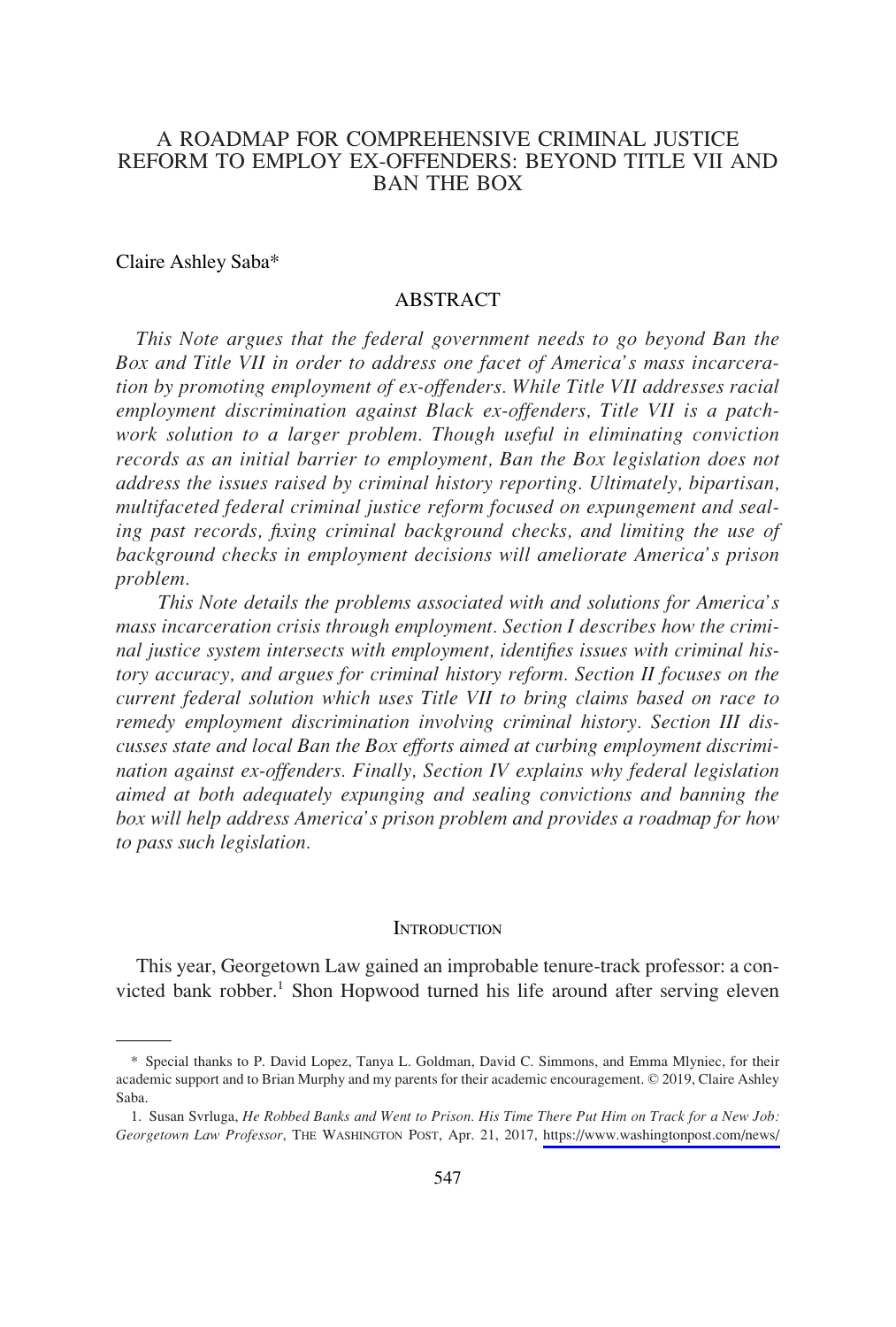years for a felony conviction, but he is an outlier. He also has one advantage: he is White.<sup>2</sup>

America has a self-inflicted and self-perpetuating prison problem that disproportionally impacts minorities.<sup>3</sup> Approximately 850 in 100,000 adults are incarcerated and one in thirty-eight are under some form of correctional control.<sup>4</sup> Nearly one in three Black men will spend time in prison.<sup>5</sup> While Black and Hispanic Americans make up thirty-two percent of the U.S. population, they comprised fifty-six percent of all prisoners in 2015.<sup>6</sup> Black Americans are severely impacted by mass incarceration as they constitute thirty-four percent of the total prison population and are five times more likely to be imprisoned compared to White Americans.<sup>7</sup>

This national mass incarceration creates a conundrum: what opportunities should be afforded to ex-offenders? At least ninety-five percent of all state prisoners will eventually be released from prison and almost 600,000 people are released every year.<sup>8</sup> In trying to re-enter society, these ex-offenders search for, and are

3. The phrase "prison problem" encompasses the high rates of incarceration and recidivism described in Sections I & II. This term also incorporates the "collateral consequences" of mass incarceration which affect a person's employment and business opportunities in addition to other socioeconomic hardships. *See* Sarah B. Berson, *Beyond the Sentence - Understanding Collateral Consequences*, OFFICE OF JUSTICE PROGRAMS, NATIONAL INSTITUTE OF JUSTICE (May 2013), [https://www.nij.gov/journals/272/Pages/collateral-consequences.](https://www.nij.gov/journals/272/Pages/collateral-consequences.aspx) [aspx.](https://www.nij.gov/journals/272/Pages/collateral-consequences.aspx) This Note does not distinguish between those in jail and those in prison.

4. See BUREAU OF JUSTICE STATISTICS, U.S. DEP'T OF JUSTICE, CORRECTIONAL POPULATIONS IN THE UNITED STATES, 2016, (April 2018) <https://www.bjs.gov/content/pub/pdf/cpus16.pdf>. *See also Mass Incarceration*, ACLU, <https://www.aclu.org/issues/smart-justice/mass-incarceration>(last visited Jan. 31, 2019). Even though the United States represents five percent of the world's population, the United States incarcerates twenty-five percent of the world's prison population. *Id*. Mass incarceration is a recent phenomenon. Since 1970, the prison population rose 700%. *Id*. This explosion in prison population escalated with the "War on Drugs" and continued as both Republicans and Democrats vowed to be "tough on crime." MICHELLE ALEXANDER, THE NEW JIM CROW: MASS INCARCERATION IN THE AGE OF COLORBLINDNESS 47–58 (2010). *See also* Walker Newell, *The Legacy of Nixon, Reagan, and Horton: How the Tough on Crime Movement Enabled A New Regime of Race-Influenced Employment Discrimination*, 15 BERKELEY J. AFR.-AM. L. & POL'Y 3 (2013).

5. Devah Pager, *Blacklisted: Hiring Discrimination in an Era of Mass Incarceration*, *in* AGAINST THE WALL: POOR, YOUNG, BLACK, AND MALE 71, 72 (Elijah Anderson ed., Univ. Pa. Press, 2008).

*Criminal Justice Fact Sheet*, NAACP,<http://www.naacp.org/criminal-justice-fact-sheet/> (last visited Jan. 2, 6. 2019).

7. *Id*.

8. BUREAU OF JUSTICE STATISTICS, U.S. DEP'T OF JUSTICE, REENTRY TRENDS IN THE U.S. [https://www.bjs.](https://www.bjs.gov/content/reentry/releases.cfm) [gov/content/reentry/releases.cfm.](https://www.bjs.gov/content/reentry/releases.cfm) (last visited Jan. 2, 2019).

[grade-point/wp/2017/04/21/bank-robber-turned-georgetown-law-professor-is-just-getting-started-on-his-goals/?](https://www.washingtonpost.com/news/grade-point/wp/2017/04/21/bank-robber-turned-georgetown-law-professor-is-just-getting-started-on-his-goals/?utm_term=.9bb3b6f584e4)  [utm\\_term=.9bb3b6f584e4.](https://www.washingtonpost.com/news/grade-point/wp/2017/04/21/bank-robber-turned-georgetown-law-professor-is-just-getting-started-on-his-goals/?utm_term=.9bb3b6f584e4) 

<sup>2.</sup> This Note uses the terms "Black," "White," and "ex-offender" for clarity but recognizes that these labels are controversial. *See* Sarah Leitner, *Philly Mayor Deems "Ex-Offender" Too Harsh Name for Ex-Inmates*, MEDIATRACKERS, Oct. 28, 2013, [http://mediatrackers.org/2013/10/28/philly-mayor-deems-ex-offender-harsh](http://mediatrackers.org/2013/10/28/philly-mayor-deems-ex-offender-harsh-name-ex-inmates/)[name-ex-inmates/](http://mediatrackers.org/2013/10/28/philly-mayor-deems-ex-offender-harsh-name-ex-inmates/); John McWhorter, Commentary, *Why I'm Black, Not African-American*, L.A. TIMES, Sept. 8, 2004, [http://articles.latimes.com/2004/sep/08/news/0e-mcwhorter8;](http://articles.latimes.com/2004/sep/08/news/0e-mcwhorter8) Merrill Perlman, *Black and white: why capitalization matters*, COLUMBIA JOURNALISM REVIEW (Jun. 23, 2015), [https://www.cjr.org/analysis/](https://www.cjr.org/analysis/language_corner_1.php)  [language\\_corner\\_1.php](https://www.cjr.org/analysis/language_corner_1.php).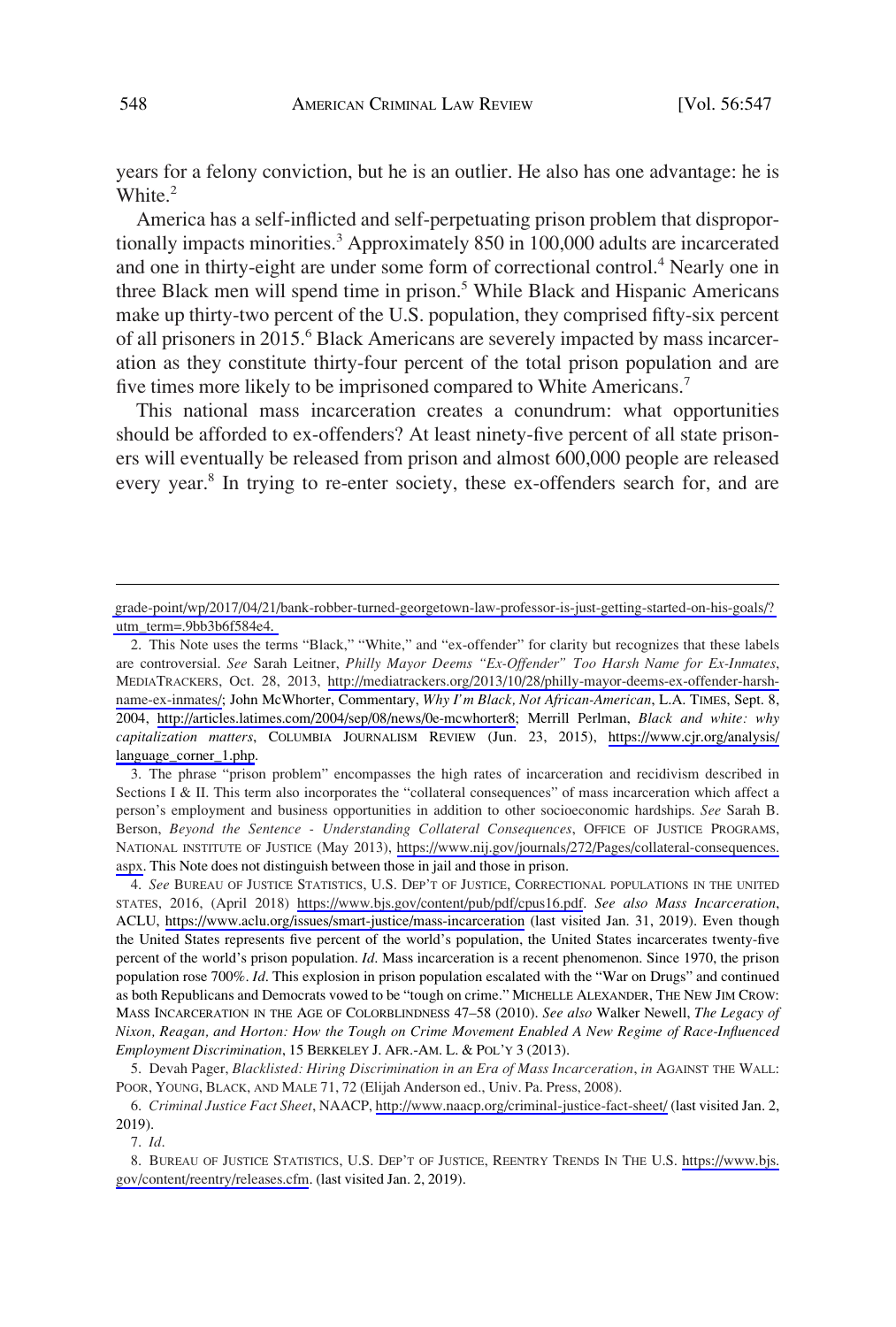often denied, employment.<sup>9</sup> Employers are reluctant to hire ex-offenders based on stereotypes and the fear of negligent hiring claims, which hold employers liable for negligently exposing employees to dangerous co-workers.<sup>10</sup> Without jobs, many ex-offenders recidivate.<sup>11</sup> This cycle ensnares a staggeringly high number of exoffenders, as seventy-seven percent of released prisoners re-offend and return to prison.<sup>12</sup> The recidivism rate is even higher for Black Americans; there is an eighty-one percent likelihood that Black ex-offenders will return to prison within five years.<sup>13</sup>

There are many approaches to helping to solve America's prison problem through employing ex-prisoners. On the federal level, advocates use Title VII of the Civil Rights Act of 1964 to address employment discrimination against ex-offenders by attacking the practice as employment discrimination based on race.<sup>14</sup> State and local governments use an alternative method by adopting "Ban the Box" policies that delay the use of criminal history questions in the hiring process.<sup>15</sup>

This Note argues that to address America's prison problem through increasing employment opportunities for ex-offenders, the federal government needs to go beyond Ban the Box and Title VII.<sup>16</sup> While Title VII addresses racial employment discrimination against Black ex-offenders, Title VII is a patch-work solution to a larger problem. Although useful in eliminating conviction records as an initial barrier to employment, Ban the Box legislation does not address the

<sup>9.</sup> Binyamin Appelbaum, Out of Trouble, but Criminal Records Keep Men Out of Work, N.Y. TIMES, Feb. 28, 2015, [https://www.nytimes.com/2015/03/01/business/out-of-trouble-but-criminal-records-keep-men-out-of](https://www.nytimes.com/2015/03/01/business/out-of-trouble-but-criminal-records-keep-men-out-of-work.html?_r=0)[work.html?\\_r=0.](https://www.nytimes.com/2015/03/01/business/out-of-trouble-but-criminal-records-keep-men-out-of-work.html?_r=0)

<sup>10.</sup> *See infra* Part I(A).

Anastasia Christman & Michelle Natividad Rodriguez, *Research Supports Fair Chance Policies*, 11. NATIONAL EMPLOYMENT LAW PROJECT (Aug. 2016), [http://www.nelp.org/content/uploads/Fair-Chance-Ban](http://www.nelp.org/content/uploads/Fair-Chance-Ban-the-Box-Research.pdf)[the-Box-Research.pdf](http://www.nelp.org/content/uploads/Fair-Chance-Ban-the-Box-Research.pdf) (citing a study finding employment is "the single most important influence on decreasing recidivism"). Note that there are other factors that contribute to recidivism. *See* Bill Keller, *Seven Things to Know About Repeat Offenders*, THE MARSHALL PROJECT, Mar. 9, 2016, [https://www.themarshallproject.org/](https://www.themarshallproject.org/2016/03/09/seven-things-to-know-about-repeat-offenders)  [2016/03/09/seven-things-to-know-about-repeat-offenders.](https://www.themarshallproject.org/2016/03/09/seven-things-to-know-about-repeat-offenders)

<sup>12.</sup> BUREAU OF JUSTICE STATISTICS, U.S. DEP'T OF JUSTICE, RECIDIVISM OF PRISONERS RELEASED IN 30 STATES IN 2005: PATTERNS FROM 2005 TO 2010 1 (Apr. 2016), [https://www.bjs.gov/content/pub/pdf/](https://www.bjs.gov/content/pub/pdf/rprts05p0510.pdf) [rprts05p0510.pdf](https://www.bjs.gov/content/pub/pdf/rprts05p0510.pdf).

<sup>13.</sup> *Id*. at 13 (Black Americans had the highest recidivism rate at approximately eighty-one percent compared to Hispanic Americans with seventy-five percent and Whites at seventy-three percent).

<sup>14.</sup> Advocates also attack the practice as employment discrimination against Hispanic ex-offenders based on national origin, but this Note focuses on discrimination against Blacks based on race.

<sup>15.</sup> *See infra* Part III.

<sup>16.</sup> This Note focuses on criminal history based on criminal convictions rather than arrest history. An arrest does not establish that criminal conduct has occurred, while a conviction record may serve as sufficient evidence that a person engaged in criminal conduct. While employment decisions based on arrest history are highly problematic and unfortunately still widespread, employment decisions based on past convictions are more fundamental to the mass incarceration issue. *See generally* EQUAL EMP'T OPPORTUNITY COMM'N, ENFORCEMENT GUIDANCE ON THE CONSIDERATION OF ARREST AND CONVICTION RECORDS IN EMPLOYMENT DECISIONS UNDER TITLE VII OF THE CIVIL RIGHTS ACT OF 1964 (2012), [https://www.eeoc.gov/laws/guidance/arrest\\_conviction.](https://www.eeoc.gov/laws/guidance/arrest_conviction.cfm) [cfm](https://www.eeoc.gov/laws/guidance/arrest_conviction.cfm). (describing how employment decisions based on arrest history differ from employment decisions based on conviction records).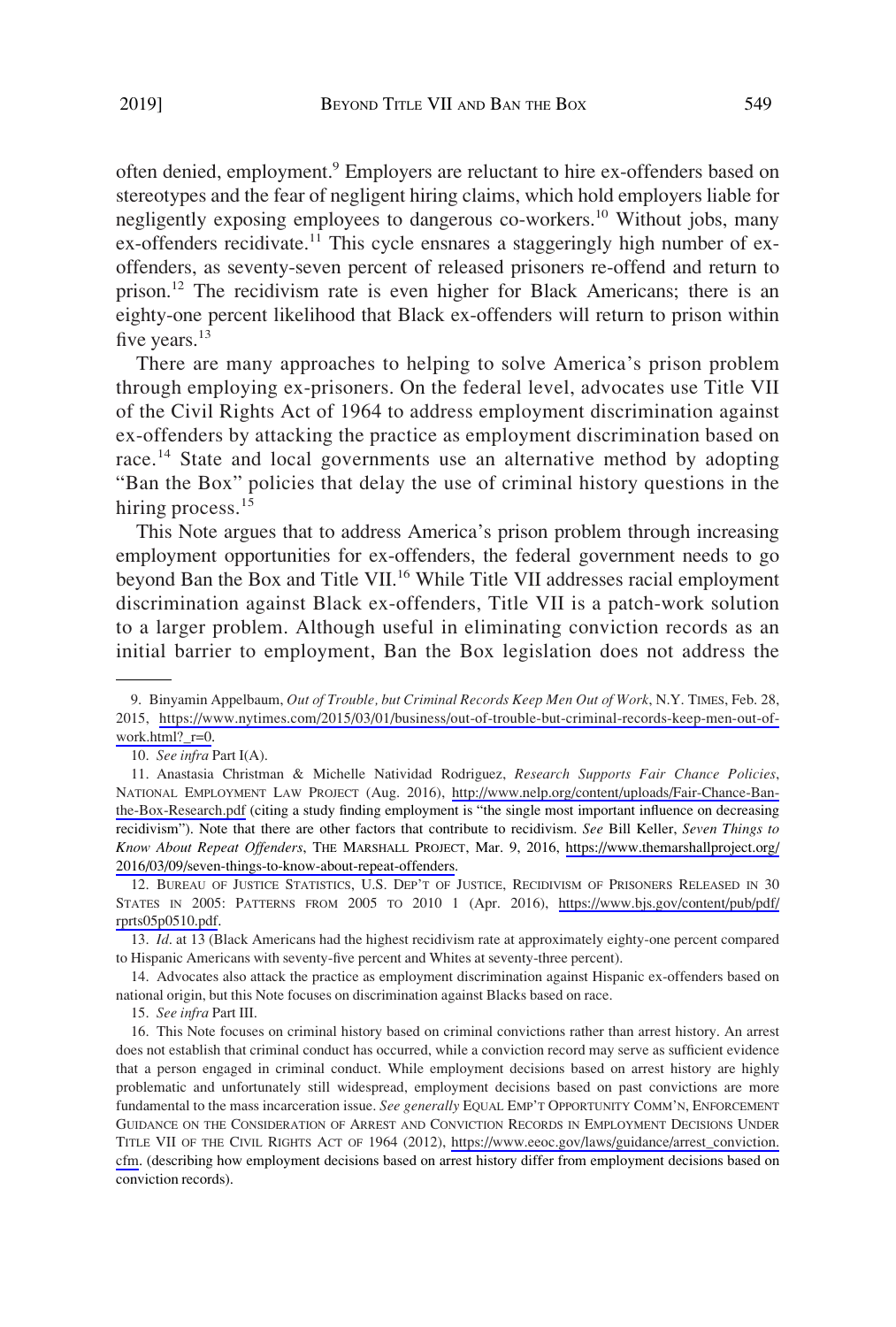issues raised by criminal history reporting. Ultimately, bipartisan, multifaceted federal criminal justice reform focused on expungement and sealing past records, fixing criminal background checks, and limiting the use of background checks in employment decisions will ameliorate America's prison problem.<sup>17</sup>

This Note details the problems associated with and solutions for America's mass incarceration crisis through employment. Section I describes how the criminal justice system intersects with employment, identifies issues with criminal history accuracy, and argues for criminal history reform. Section II focuses on the current federal solution, which uses Title VII to bring claims based on race to remedy employment discrimination involving criminal history. Section III discusses state and local Ban the Box efforts aimed at curbing employment discrimination against ex-offenders. Finally, Section IV explains why federal legislation aimed at both adequately expunging and sealing convictions and banning the box will help address America's prison problem and provides a roadmap for how to pass such legislation.

# I. A SELF-FULFILLING PROPHECY: THE STRONG LINK BETWEEN THE CRIMINAL JUSTICE SYSTEM, EMPLOYMENT, AND RECIDIVISM

This section explains how the criminal justice system intersects with employment by describing the link between employment and recidivism, detailing issues with criminal histories and how they act as barriers to employment for exoffenders, and prescribing key aspects of criminal history reform. Reforming how criminal histories are reported, updated, and disseminated is a crucial piece of criminal justice reform that can improve reintegration through the employment of ex-offenders. Overall, reducing barriers to employment will ease released prisoners' reentry into the community.

### *A. Employment, Recidivism, and Criminal Records*

Employment is the most important influence in decreasing recidivism.<sup>18</sup> Recidivism rates drop by twenty percent when ex-offenders are employed after

<sup>17.</sup> Expungement refers to the legal process of removing or essentially erasing a criminal record, while sealing a criminal history closes off a criminal record but does not erase the record as the record could be accessed in special circumstances. *See* Carlton J. Snow, *Expungement and Employment Law: The Conflict Between an Employer's Need to Know About Juvenile Misdeeds and An Employee's Need to Keep Them Secret*, 41 WASH. U. J. URB. & CONTEMP. L. 3, 21–25 (1992) (describing the difference between expungement and record sealing).

*See* Mark T. Berg & Beth M. Huebner, *Reentry and the Ties that Bind: An Examination of Social Ties,*  18. *Employment, and Recidivism*, 28 JUST. Q. 382, 382–410 (2011).; *see also* Anastasia Christman & Michelle Natividad Rodriguez, *Research Supports Fair Chance Policies*, NATIONAL EMPLOYMENT LAW PROJECT (Aug. 2016), <http://www.nelp.org/content/uploads/Fair-Chance-Ban-the-Box-Research.pdf> (citing a study finding employment is "the single most important influence on decreasing recidivism").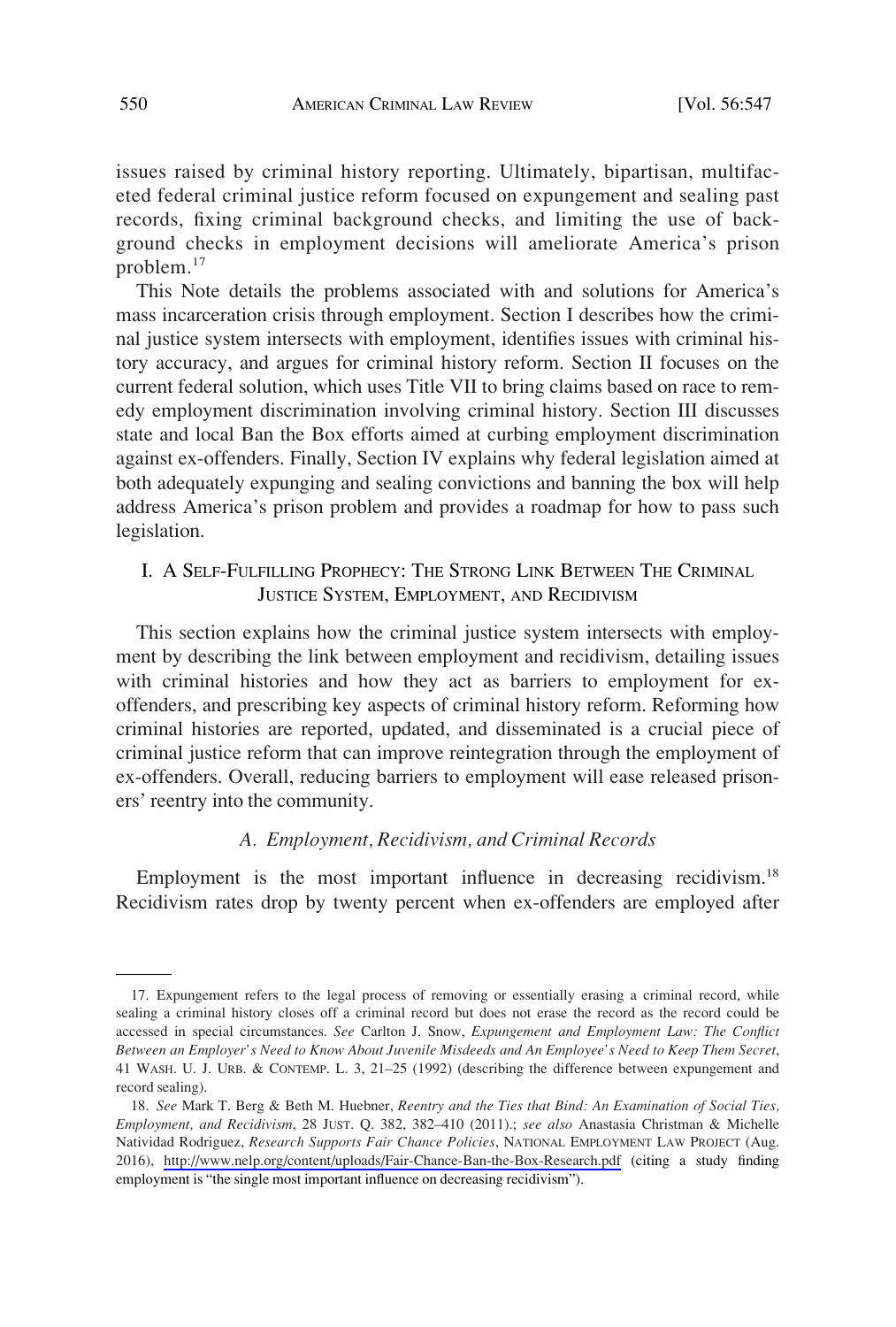release from prison.<sup>19</sup> Although employment is an important part of re-entry, employers are reluctant to hire ex-offenders because employers are disincentivized to employ ex-offenders based on negative stereotypes and the risk of negligent hiring claims.20 Furthermore, many statutes bar ex-offenders from employment in certain sectors.<sup>21</sup> Influenced by these stereotypes, the rise of negligent hiring claims, and statutory bans, ex-offenders are one-half to one-third as likely as nonoffenders to be considered for employment.<sup>22</sup>

Many employers use criminal history as an initial filter when evaluating a stack of applications.23 Employers' use of criminal records as an initial screen further disadvantages ex-offenders as studies show that personal contact in the hiring process plays an important role in tempering the effects of criminal stigma in the hiring process.<sup>24</sup>

Devah Pager, *The Mark of a Criminal Record*, 108 AM. J. SOC. 937, 960 (2003); *see* Shepard, *supra* note 22. 20, at 170 (describing the rise of negligent hiring claims and resistance to hire ex-offenders based on fears of negligent hiring claims). *But see* SEARCH (THE NATIONAL CONSORTIUM FOR JUSTICE INFORMATION AND STATISTICS), REPORT OF THE NATIONAL TASK FORCE ON THE COMMERCIAL SALE OF CRIMINAL JUSTICE REFORM INFORMATION 68 (Jan. 17, 2006), [https://www.reentry.net/library/item.93793-Report\\_of\\_the\\_National\\_](https://www.reentry.net/library/item.93793-Report_of_the_National_Task_Force_on_the_Commercial_Sale_of_Criminal_Justice) Task Force on the Commercial Sale of Criminal Justice (arguing that the proliferation of negligent hiring screens is overblown as "[m]ost successful negligent hiring claims involve employees with unsupervised access to vulnerable populations (children, the elderly) or sensitive venues. Even today, most employers are unlikely to ever be confronted with a negligent hiring judicial challenge.").

23. Although this practice is illegal under Title VII disparate impact analysis, *see infra* Part II(C), and Ban the Box Policies, *see infra* Part IV, many employers still use this tactic. Telephone Interview with P. David Lopez, Co-Dean, Professor of Law and Professor Alfred Solcum Scholar, Former General Counsel of the EEOC (Sept. 17, 2018).

<sup>19.</sup> Peter Cove & Lee Bowes, *Immediate Access to Employment Reduces Recidivism*, REALCLEAR POLITICS (Jun. 11, 2015), [https://www.realclearpolitics.com/articles/2015/06/11/immediate\\_access\\_to\\_employment\\_](https://www.realclearpolitics.com/articles/2015/06/11/immediate_access_to_employment_reduces_recidivism_126939.html) [reduces\\_recidivism\\_126939.html](https://www.realclearpolitics.com/articles/2015/06/11/immediate_access_to_employment_reduces_recidivism_126939.html) (citing the authors' study released by The Manhattan Institute).

<sup>20.</sup> *See generally* Stephen P. Shepard, *Negligent Hiring Liability: A Look at How It Affects Employers and the Rehabilitation and Reintegration of Ex-Offenders*, 10 APPALACHIAN J.L. 145, 151–63 (2011) (discussing the rise of negligent hiring liability and state inconsistencies in this common law cause of action).

*See* U.S. DEP'T OF JUSTICE, THE ATTORNEY GENERAL'S REPORT ON CRIMINAL HISTORY BACKGROUND 21. CHECKS 137–38 (2006) [https://www.bjs.gov/content/pub/pdf/ag\\_bgchecks\\_report.pdf](https://www.bjs.gov/content/pub/pdf/ag_bgchecks_report.pdf) (listing twenty-two Federal statutes authorizing fingerprint checks for non-criminal justice purposes). *See generally* Eniola O. Akinrinade, *Caught Between A Rock, Negligence, Racism, and A Hard Place: Exploring the Balance Between the EEOC's Arrest and Conviction Investigation Guidelines and Society's Best Interest*, 2 TEX. A&M L. REV. 135 (2014); Dallan F. Flake, *When Any Sentence Is A Life Sentence: Employment Discrimination Against Ex-Offenders*, 93 WASH. U.L. REV. 45, 68–69 (2015) (citing Crook v. El Paso Indep. Sch. District, 277 F. App'x 477, 481 (5th Cir. 2008) (holding that a school's policy barring ex-felons from permanent teaching positions reflected "the legitimate interest of protecting children from both physical harm and corrupt influences"); Hilliard v. Ferguson, 30 F.3d 649, 652 (5th Cir. 1994) (same).

<sup>24.</sup> *See* Devah Pager, Bruce Western, & Naomi Sugie, *Sequencing Disadvantage: Barriers to Employment Facing Young Black and White Men with Criminal Records*, 63 ANNALS OF AM. ACAD. OF POL. AND SOC. SCI., 195, 200 (May 2009) (finding that prospective employees who interacted with employers are between four and six times more likely to receive a callback or job offer and personal contact reduces the effect of a criminal record by roughly fifteen percent); Devah Pager, *The Mark of a Criminal Record*, 108 AM. J. SOC. 937, 956 (2003) ("Many employers seem to use the information as a screening mechanism, without attempting to probe deeper into the possible context or complexities of the situation."); *see also* Joni Hersch & Jennifer Bennett Shinall, *Something to Talk About: Information Exchange Under Employment Law*, 165 U. PA. L. REV. 49, 55 (2016) (finding that providing more information improved employment prospects which is consistent with the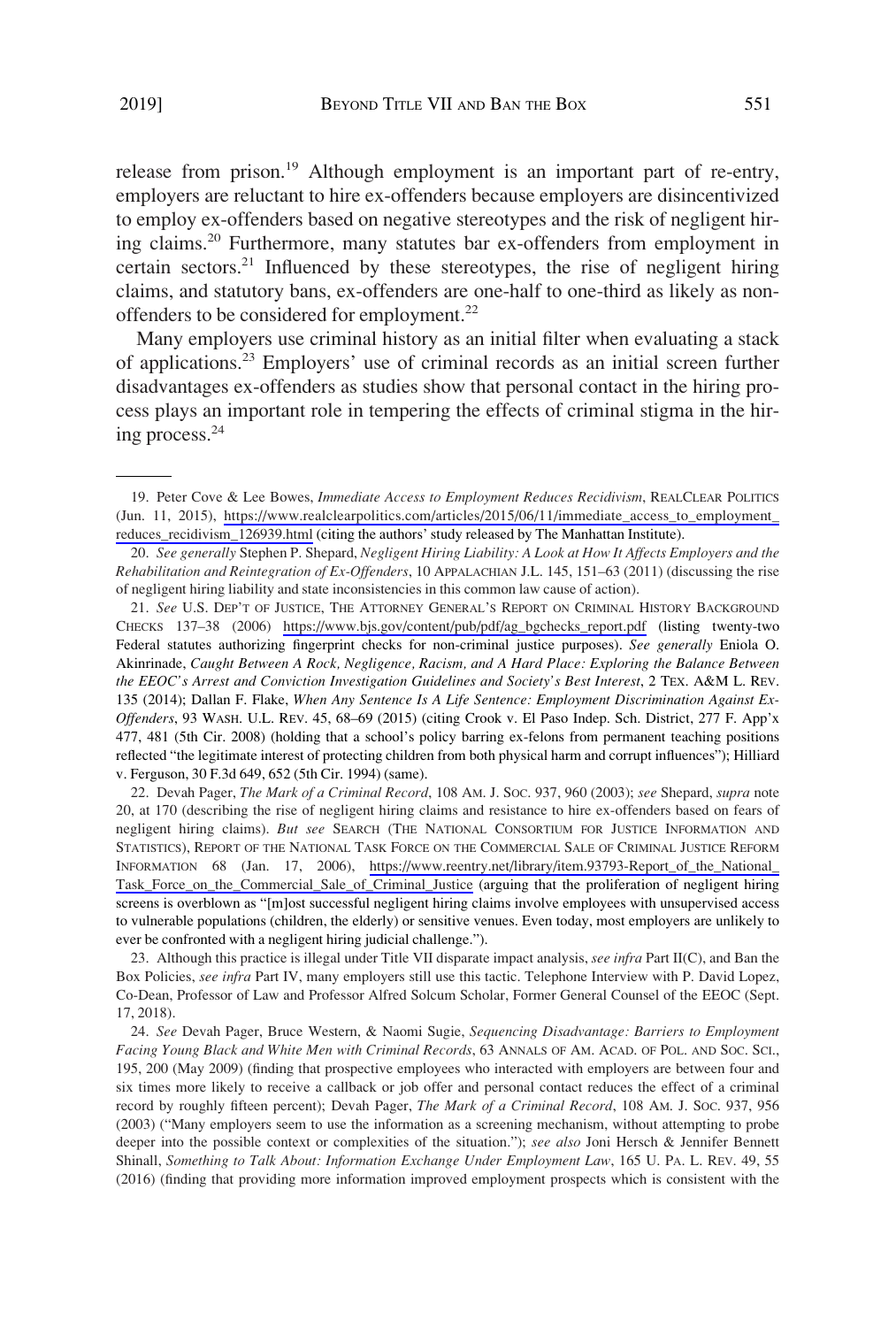#### *B. The Publicity and Inaccuracy of Criminal Records*

As a result of statutes barring ex-offenders from certain jobs, the rise of negligent hiring claims, and stigmas against persons with a criminal history, approximately ninety-two percent of employers subject all or some of their job candidates to criminal background checks.<sup>25</sup> Criminal history records are becoming more expansive including more and new kinds of information than ever before. 26 They are also being accessed more often and by a wider audience.<sup>27</sup> As their scope and use are increasing, there is no single source that provides complete and up-to-date information about an individual's criminal history.<sup>28</sup> One study found that 5.5% of employment applicants were inaccurately flagged as having a criminal history, presumably because of identical or similar names or other identifiers to people with criminal histories.<sup>29</sup> The Government Accountability Office ("GAO") found that when the government checked for criminal history and the system identified a felon, the background check provided a false positive in at least forty-two percent of the cases.<sup>30</sup>

Criminal records are often inaccurate for two reasons. First, criminal records can be wrong based on a misidentification of the person being searched or misidentification of a conviction.<sup>31</sup> Second, criminal histories often divulge information that is sealed or expunged.<sup>32</sup> Even if a person's criminal history has been sealed or

29. SEARCH, INTERSTATE IDENTIFICATION NAME CHECK EFFICACY: REPORT OF THE NATIONAL TASK FORCE TO THE U.S. ATTORNEY GENERAL 7 (July 1999), [www.search.org/files/pdf/III\\_Name\\_Check.pdf.](http://www.search.org/files/pdf/III_Name_Check.pdf)

behavioral economics theory of "ambiguity aversion" which describes the behavior tendency to prefer known risks over unknown risks).

<sup>25.</sup> Soc'y for Human Res. Mgmt., Background Checking: Conducting Criminal Background CHECKS, slide 3 (Jan. 22, 2010), [https://www.slideshare.net/shrm/background-check-criminal?from=](https://www.slideshare.net/shrm/background-check-criminal?from=share_email) share email. *See also* Barry A. Hartstein, *Written Testimony at the EEOC Meeting to Examine Arrest and Conviction Records as a Hiring Barrier*, U.S. EQUAL EMP. OPPORTUNITY COMM'N (July 26, 2011), [https://www.](https://www.eeoc.gov/eeoc/meetings/7-26-11/hartstein.cfm)  [eeoc.gov/eeoc/meetings/7-26-11/hartstein.cfm](https://www.eeoc.gov/eeoc/meetings/7-26-11/hartstein.cfm) (citing a recent survey that indicated background checks are conducted to reduce legal liability for negligent hiring in fifty-five percent of cases, reduce/prevent criminal activity in thirty-nine percent of cases, and comply with state law requiring background checks in twenty percent of cases [respondents were asked to select two options]).

<sup>26.</sup> *See generally* James Jacobs & Tamara Crepet, *The Expanding Scope, Use, and Availability of Criminal Records*, 11 N.Y.U. J. LEGIS. & PUB. POL'Y 177 (2008); Kevin Lapp, *American Criminal Record Exceptionalism*, 14 OHIO ST. J. CRIM. L. 303, 307 (2016) (describing how Americans consider criminal records "public information infused with public interest").

<sup>27.</sup> *See generally* James Jacobs & Tamara Crepet, *The Expanding Scope, Use, and Availability of Criminal Records*, 11 N.Y.U. J. LEGIS. & PUB. POL'Y 177 (2008); Kevin Lapp, *American Criminal Record Exceptionalism*, 14 OHIO ST. J. CRIM. L. 303, 307 (2016) (describing how Americans consider criminal records "public information infused with public interest").

<sup>28.</sup> U.S. DEP'T OF JUSTICE, THE ATTORNEY GENERAL'S REPORT ON CRIMINAL HISTORY BACKGROUND CHECKS 6 (2006) [https://www.bjs.gov/content/pub/pdf/ag\\_bgchecks\\_report.pdf](https://www.bjs.gov/content/pub/pdf/ag_bgchecks_report.pdf).

<sup>30.</sup> *See* Appelbaum, *supra* note 9.

SEARCH, REPORT OF THE NATIONAL TASK FORCE ON THE COMMERCIAL SALE OF CRIMINAL JUSTICE 31. RECORD INFORMATION 17 (2005),<http://www.search.org/files/pdf/RNTFCSCJRI.pdf>.

U.S. DEP'T OF JUSTICE, THE ATTORNEY GENERAL'S REPORT ON CRIMINAL HISTORY BACKGROUND 32. CHECKS 54 (2006) [https://www.bjs.gov/content/pub/pdf/ag\\_bgchecks\\_report.pdf](https://www.bjs.gov/content/pub/pdf/ag_bgchecks_report.pdf).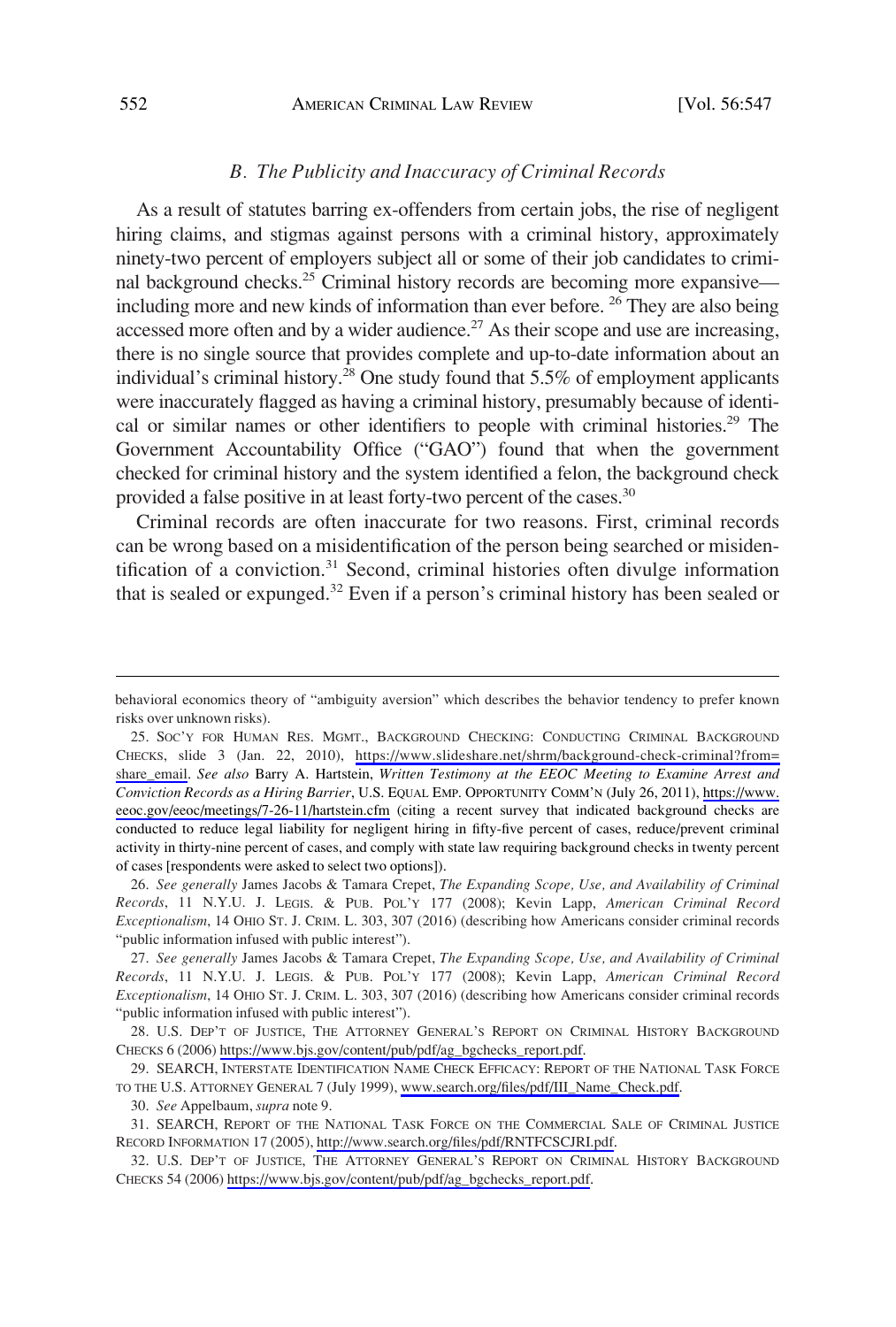expunged, private companies are under no obligation to update their records to reflect the expungement or seal.<sup>33</sup>

There is a complex and incomplete framework that attempts to regulate criminal history reports. While the National Criminal History Improvement Program ("NCHIP") works to improve the criminal background system, there are significant shortcomings in record completeness.<sup>34</sup> Even though businesses that sell criminal history information (known as "consumer reporting agencies" ("CRAs")) are regulated under the Fair Credit Reporting Act ("FCRA"),<sup>35</sup> the FCRA's retrospective approach fails to provide prospective employees the opportunity to identify mistakes in their records before they have been screened out for a job.<sup>36</sup> Even when someone catches an inaccuracy, it is often too burdensome and difficult to fix inaccuracies in their records.<sup>37</sup>

#### *C. Criminal History Reform*

Expungement and criminal history reporting reforms are needed to address the current issues for those facing the stigma of a criminal history.<sup>38</sup> Currently, the Federal Government only allows for expungement of minor drug offenses pursuant to the Controlled Substances Act.<sup>39</sup> Many scholars call for revisions to expungement, considering the expansion of public data in the information age.<sup>40</sup> Expanded expungement may be ineffective unless issues with the inaccuracies of criminal background

<sup>33.</sup> SEARCH, *supra* note 31, at 83; see also Douglas Belkin, More Job Seekers Scramble to Erase Their Criminal Past, WALL ST. J., (Nov. 11, 2009), [http://online.wsj.com/article/SB125789494126242343.html?](http://online.wsj.com/article/SB125789494126242343.html?KEYWORDS=Douglas&hx002B;Belkin) [KEYWORDS=Douglas](http://online.wsj.com/article/SB125789494126242343.html?KEYWORDS=Douglas&hx002B;Belkin)+Belkin ("Arrests that have been legally expunged may remain on databases that dataharvesting companies offer to prospective employers; such background companies are under no legal obligation to erase them.").

U.S. DEP'T OF JUSTICE, THE ATTORNEY GENERAL'S REPORT ON CRIMINAL HISTORY BACKGROUND 34. CHECKS 17–18 (2006), [https://www.bjs.gov/content/pub/pdf/ag\\_bgchecks\\_report.pdf](https://www.bjs.gov/content/pub/pdf/ag_bgchecks_report.pdf).

<sup>35. 15</sup> U.S.C. § 1681 *et seq*. (2018) (FCRA). *See generally* U.S. DEP'T OF JUSTICE, THE ATTORNEY GENERAL'S REPORT ON CRIMINAL HISTORY BACKGROUND CHECKS, *supra* note 32.

<sup>36.</sup> Noam Weiss, *Combating Inaccuracies in Criminal Background Checks by Giving Meaning to the Fair Credit Reporting Act*, 78 BROOK. L. REV. 271, 275–76, 303 (2012) (explaining that "[w]hen a consumer is injured because of a flawed report. . . the FCRA provides little meaningful relief [because] [h]aving lost an opportunity for employment, the injured consumer must then engage in protracted litigation with a low chance for success"). *But see* SEARCH, REPORT OF THE NATIONAL TASK FORCE ON THE COMMERCIAL SALE OF CRIMINAL JUSTICE RECORD INFORMATION 89–90 (2005), [www.search.org/files/pdf/RNTFCSCJRI.pdf](http://www.search.org/files/pdf/RNTFCSCJRI.pdf) (explaining that while "the FCRA does not necessarily settle the accuracy and completeness issue . . . . on the whole, there is not a substantial reliability issue with respect to commercial vendors because commercial vendors have a strong business interest in trying to produce reliable, accurate, and complete products").

*See* Steven Melendez, *When Background Checks Go Wrong*, FAST COMPANY, Nov. 17, 2016, [https://](https://www.fastcompany.com/3065577/when-background-checks-go-wrong) 37. [www.fastcompany.com/3065577/when-background-checks-go-wrong](https://www.fastcompany.com/3065577/when-background-checks-go-wrong).

<sup>38.</sup> *See* Alexia Lindley Faraguna, *Wiping the Slate,Dirty: The Inadequacies of Expungement as a Solution to the Collateral Consequences of Federal Convictions*, 82 BROOK. L. REV. 961, 964–65 (2017); Michael Pinard, *Criminal Records, Race and Redemption*, 16 N.Y.U. J. LEGIS. & PUB. POL'Y 963 (2013).

*See* Raj Mukherji, *In Search of Redemption: Expungement of Federal Criminal Records*, Seton Hall 39. University Law School Student Scholarship, Paper 163, 1, 26 (May 1, 2013) [http://scholarship.shu.edu/cgi/](http://scholarship.shu.edu/cgi/viewcontent.cgi?article=1163&context=student_scholarship) [viewcontent.cgi?article=1163&context=student\\_scholarship.](http://scholarship.shu.edu/cgi/viewcontent.cgi?article=1163&context=student_scholarship)

<sup>40.</sup> *See* Anna Kessler, *Excavating Expungement Law: A Comprehensive Approach*, 87 Temp. L. Rev. 403 (2015); Jenny Roberts, *Expunging America's Rap Sheet in the Information Age*, 2015 WIS. L. REV. 321 (2015);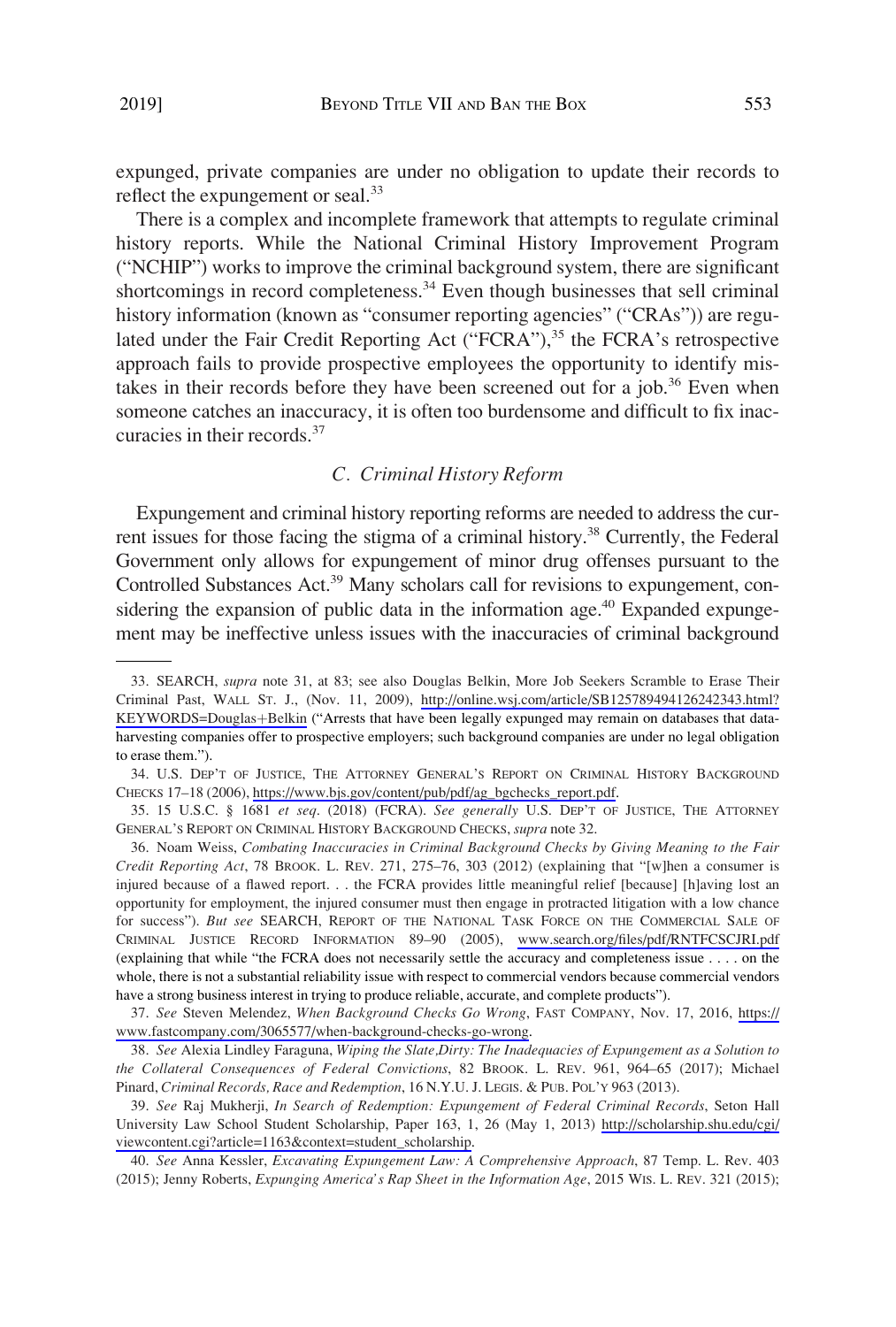searches are simultaneously addressed. States, on the other hand, have been far more progressive in expanding access to expungements and record sealing.<sup>41</sup> For example, lower-level, nonviolent crimes in Pennsylvania will automatically be sealed after ten years if the defendant has gone a decade without a new conviction.<sup>42</sup>

While many argue that expungement is not a viable option,<sup>43</sup> alternatives will not adequately address the stigma of conviction. Some argue that governments could issue certificates of relief to reduce the stigma against ex-offenders.<sup>44</sup> The National Institute of Justice calculated redemption points where the risk of reoffending subsides to the rate of the general population based on age of the offender at the time of the crime, the type of crime, and the length of time since the crime.45 Governments can use these statistics to create individualized redemption points. When the ex-offender reaches the requisite redemption points, the government would add a certificate to the criminal history describing how the ex-offender met the requisite redemption points. These certificates, however, will not erase the stigma of conviction like a seal or expungement, but would paper over the issue with a certificate that could be largely ignored. Furthermore, the methods for creating redemption points are flawed and could perpetuate racial bias.<sup>46</sup>

### *D. Incentives for Re-Entry Employers*

Expungement and criminal history reforms address only a few of the issues that recently released prisoners face in obtaining employment. Some scholars argue for tax incentives for employers who hire those with criminal histories.<sup>47</sup> Tax

42. Mark Scolforo, *Wolf Signs Bill Sealing Some Criminal Records after Decade*, Associated Press, Jun. 28, 2018, [https://www.apnews.com/9fb7a96015944642bdf796c30cee35a5.](https://www.apnews.com/9fb7a96015944642bdf796c30cee35a5)

43. Faraguna, *supra* note 38, at 964–65.

Chris Skall, *Journey Out of Neverland: COEI Reform, Commonwealth v. Peter Pon, and Massachusetts's Emergence as a National Exemplar for Criminal Record Sealing*, 57 B.C. L. REV. 337 (2016).

*See, e.g*., Brian M. Murray, *A New Era for Expungement Law Reform? Recent Developments at the State*  41. *and Federal Levels*, 10 HARV. L. & POL'Y REV. 361 (2016); Margaret Lowe, *Restrictions on Access to Criminal Records: A National Survey*, COLLATERAL CONSEQUENCES RESOURCE CENTER (Mar. 9, 2017) [http://](http://ccresourcecenter.org/2017/03/09/restrictions-on-access-to-criminal-records-a-national-survey/) [ccresourcecenter.org/2017/03/09/restrictions-on-access-to-criminal-records-a-national-survey/](http://ccresourcecenter.org/2017/03/09/restrictions-on-access-to-criminal-records-a-national-survey/) (detailing how thirty-nine states plus the District of Columbia have some form of record-closing laws); *see also* Michael H. Jagunic, Note, *The Unified "Sealed" Theory: Updating Ohio's Record-Sealing Statute for the Twenty-First Century*, 59 CLEV. ST. L. REV. 161 (2011); Brian M. Murray, *A New Era for Expungement Law Reform? Recent Developments at the State and Federal Levels*, 10 HARV. L. & POL'Y REV. 361 (2016); Skall, *supra* note 40, at 337 (discussing Massachusetts' efforts to improve criminal records sealing).

<sup>44.</sup> Peter Leasure & Tia Stevens Andersen, *The Effectiveness of Certificates of Relief as Collateral Consequence Relief Mechanisms: An Experimental Study*, 35 YALE L. & POL'Y REV. 11, 22 (2016); Faraguna, *supra* note 38, at 964–65.

<sup>45.</sup> Alfred Blumstein & Kiminori Nakamura, POTENTIAL OF REDEMPTION IN CRIMINAL BACKGROUND CHECKS: FINAL REPORT TO THE NATIONAL INSTITUTE OF JUSTICE 5–8, 41–45 (Sept. 2010), [https://www.ncjrs.](https://www.ncjrs.gov/pdffiles1/nij/grants/232358.pdf) [gov/pdffiles1/nij/grants/232358.pdf](https://www.ncjrs.gov/pdffiles1/nij/grants/232358.pdf).

These calculations could be susceptible to the same racial bias as risk scores. *See* Julia Angwin, Jeff 46. Larson, Surya Mattu & Lauren Kirchner, *Machine Bias*, PROPUBLICA, May 23, 2016, [https://www.propublica.](https://www.propublica.org/article/machine-bias-risk-assessments-in-criminal-sentencing) [org/article/machine-bias-risk-assessments-in-criminal-sentencing.](https://www.propublica.org/article/machine-bias-risk-assessments-in-criminal-sentencing)

<sup>47.</sup> Faraguna, *supra* note 38, at 964–65.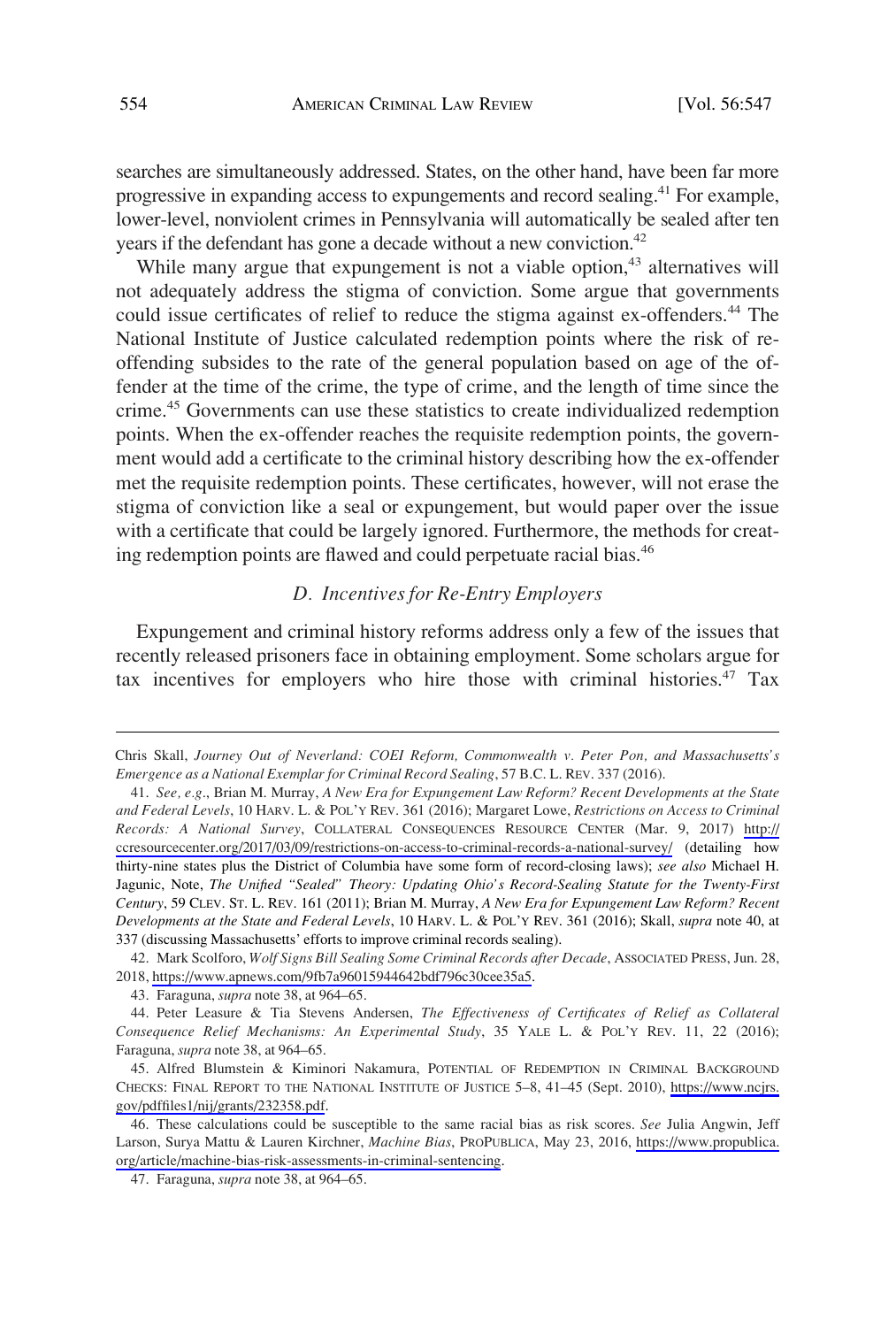incentives, however, would encourage employers to consider criminal history early in the employment process and would create confusing incentives for employers that still face the risk of negligent hiring claims. Other scholars propose curbing negligent hiring claims by imposing caps on negligent hiring damages or limiting liability for employers that perform individualized assessments of persons with criminal history.48 Educating employers that individualized assessments of applicants with criminal histories assuage negligent hiring claims could promote employment of ex-offenders as it enables persons with criminal histories to overcome the initial screen.<sup>49</sup> Overall, a solution must include both expungement and criminal history reform, coupled with remedies aimed at employing exoffenders.<sup>50</sup>

II. THE FEDERAL SOLUTION TO EMPLOYING EX-OFFENDERS: EMPLOYING TITLE VII TO ADDRESS RACE, EMPLOYMENT DISCRIMINATION, AND CONVICTION HISTORY

Based on the links between employment, race, and recidivism, Title VII provides remedies to combat employment discrimination of ex-offenders through claims of employment discrimination based on race. This section details the remedies provided by Title VII, explains the EEOC's guidelines on criminal history based on Title VII, evaluates the usefulness of Title VII in remedying criminal history discrimination, and concludes that Title VII fails to provide an adequate remedy for ex-offenders. While Title VII is a useful tool to combat the problem of employment discrimination against exoffenders, a more precise tool is needed to ensure more ex-offenders enter the workforce.

### *A. Recidivism, Race, and Employment*

While minorities are disproportionally affected by mass incarceration, Black Americans are especially disadvantaged because the effect of a criminal record is

<sup>48.</sup> Dallan F. Flake, *When Any Sentence Is a Life Sentence: Employment Discrimination Against Ex-Offenders*, 93 WASH. U.L. REV. 45, 95 (2015).

<sup>49.</sup> See Cornell William Brooks, Written Testimony at the EEOC Meeting to Examine Arrest and Conviction Records as a Hiring Barrier, U.S. Equal Emp't Opportunity Comm'n (July 26, 2011), [https://www.](https://www.eeoc.gov/eeoc/meetings/7-26-11/brooks.cfm) [eeoc.gov/eeoc/meetings/7-26-11/brooks.cfm](https://www.eeoc.gov/eeoc/meetings/7-26-11/brooks.cfm) ("Where an employer is accused of negligent hiring in failing to deny employment on the basis of a criminal record, courts should rely on considerations closely similar to those used in evaluating business necessity. If an employer has evaluated factors like the relationship between job duties and the elements of conviction, or the time passed since conviction, these considerations should contribute to the employer's defense. The EEOC should advocate for a tort foreseeability analysis based on concrete, research-based factors that accurately reflect risk, rather than on the more nebulous 'totality of the circumstances.'").

<sup>50.</sup> Other countries have low rates of recidivism compared to the U.S., but their systems of criminal justice are fundamentally different as they focus on reintegrating ex-offenders rather than punishing them. *See* JUSTICE POLICY INSTITUTE, *Finding Direction: Expanding Criminal Justice Options by Considering Policies of Other Nations* (Apr. 2011), [http://www.justicepolicy.org/research/2322.](http://www.justicepolicy.org/research/2322) This Note, however, advocates for criminal justice reform focused on employment of ex-offenders as it is a goal that can be achieved without overhauling the entire criminal justice system.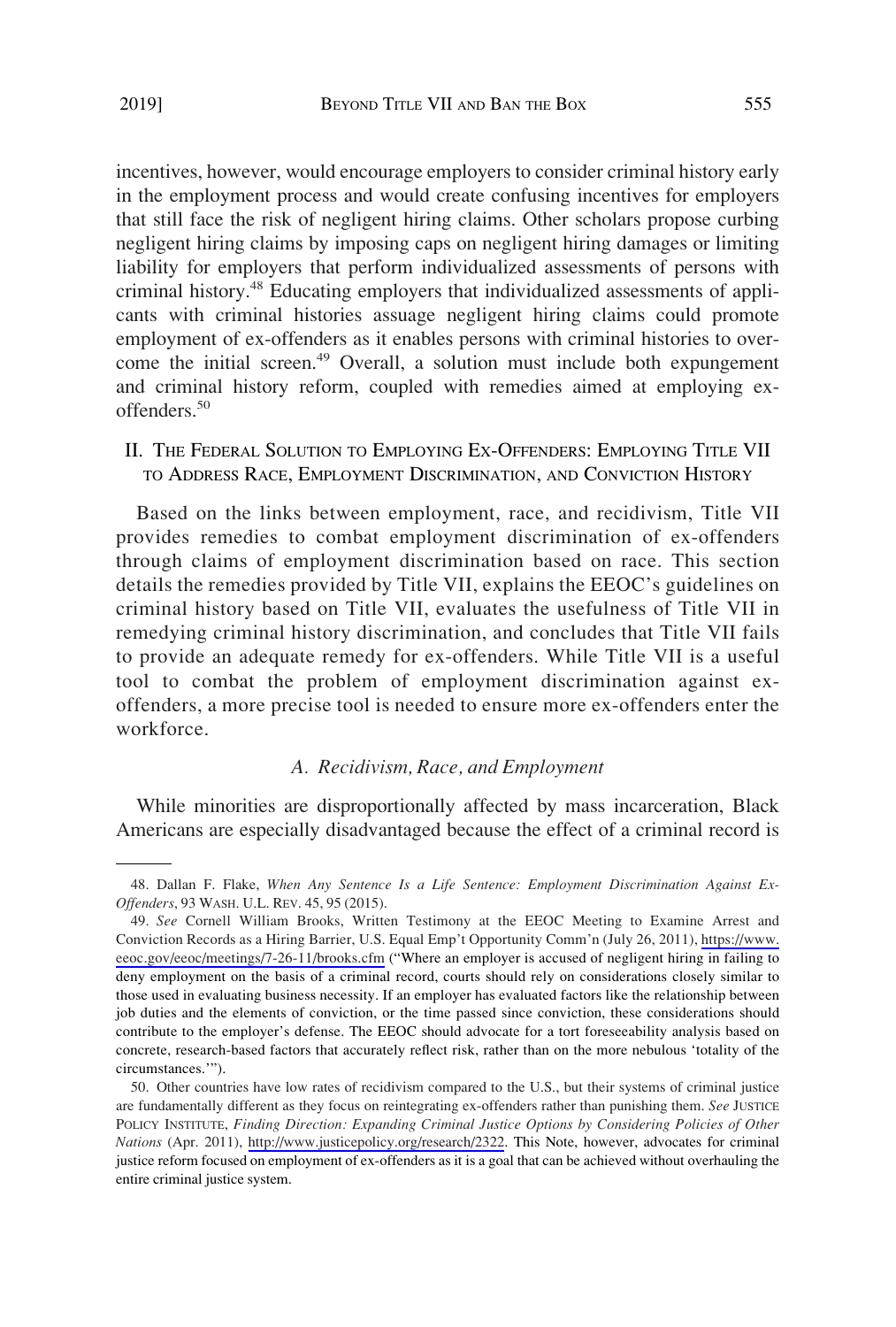much larger for Black Americans than for White Americans<sup>51</sup> As Devah Pager explains, "[w]hile the ratio of callbacks for nonoffenders relative to ex-offenders for whites is 2:1, this same ratio for blacks is nearly 3:1" and therefore "[t]he effect of a criminal record is thus forty percent larger for blacks than whites."52 Because of the higher rates of incarceration among Black Americans, Black Americans are viewed as high-risk employees.<sup>53</sup>

#### *B. Title VII of the Civil Rights Act of 1964*

Enacted in response to the Civil Rights Movement, the Civil Rights Act of 1964's purpose "was to achieve equality of employment opportunities and remove barriers that have operated in the past to favor an identifiable group of white employees over other employees."<sup>54</sup> To achieve this purpose, Title VII prohibits employment discrimination based on race, color, sex, religion, and national origin and empowers the Equal Employment Opportunity Commission (EEOC) to issue guidance and pursue claims under this act.<sup>55</sup>

There are two analytical frameworks under Title VII: disparate treatment and disparate impact. Under disparate treatment, an employee may sue an employer if the employer intentionally discriminated on the basis of one of the protected traits.<sup>56</sup> Under disparate impact, an employee may sue an employer for discriminatory employment practices even if the employer has no discriminatory intent.<sup>57</sup> Even if an employer successfully demonstrates that using criminal history is a business necessity, a plaintiff may still prevail by demonstrating that there is a less discriminatory alternative employment practice that serves the employer's legitimate goals.<sup>58</sup>

<sup>51.</sup> Devah Pager, *The Mark of a Criminal Record*, 108 AM. J. SOC. 937, 959–60 (2003); *see also* Devah Pager, Bruce Western, & Naomi Sugie, *Sequencing Disadvantage: Barriers to Employment Facing Young Black and White Men with Criminal Records*, 623 ANNALS AM. ACAD. POL. & SOC. SCI. 195, 199 (2009).

<sup>52.</sup> Pager, *The Mark of a Criminal Record, supra* note 51, at 959.

<sup>53.</sup> Pager*, supra* note 5, at 82. There is a double-problem here, because there is race discrimination which affects the ability of Black Americans to obtain jobs, plus the stigma of criminal history (and the fact that Black Americans are more likely to be convicted).

<sup>54.</sup> Griggs v. Duke Power Co., 401 U.S. 424, 429–30 (1971).

<sup>55.</sup> *See* 42 U.S.C. § 2000e-2(k)(1)(A)(i) (2012).

<sup>56. 42</sup> U.S.C. § 2000 (2012).

<sup>57.</sup> In the landmark Supreme Court Case recognizing disparate impact claims, the Court explained that "[Title VII] proscribes . . . practices that are fair in form, but discriminatory in operation. The touchstone is business necessity. If an employment practice which operates to exclude [a protected trait] cannot be shown to be related to job performance, the practice is prohibited." See *Griggs*, 401 U.S. at 431; ROBERT BELTON, THE CRUSADE FOR EQUALITY IN THE WORKPLACE: THE GRIGGS V. DUKE POWER STORY 268–315 (2014); *see also* Watson v. Fort Worth Bank & Trust, 487 U.S. 977 (1988) (Disparate impact analysis expanded to apply to subjective practices); In 1991, Congress amended Title VII to codify disparate impact analysis and the business necessity affirmative defense. 42 U.S.C. § 2000e-2(k)(1)(A)(i) (2012) ("An unlawful employment practice based on disparate impact is established . . . if a complaining party demonstrates that an employer uses a particular employment practice that causes a disparate impact on the basis of race, color, religion, sex, or national origin and the respondent fails to demonstrate that the challenged practice is job related for the position in question and consistent with business necessity. . . .").

<sup>58. 42</sup> U.S.C. § 2000e-2(k)(1)(A)(ii), (C) (2012). *See also Watson*, 487 U.S. at 998.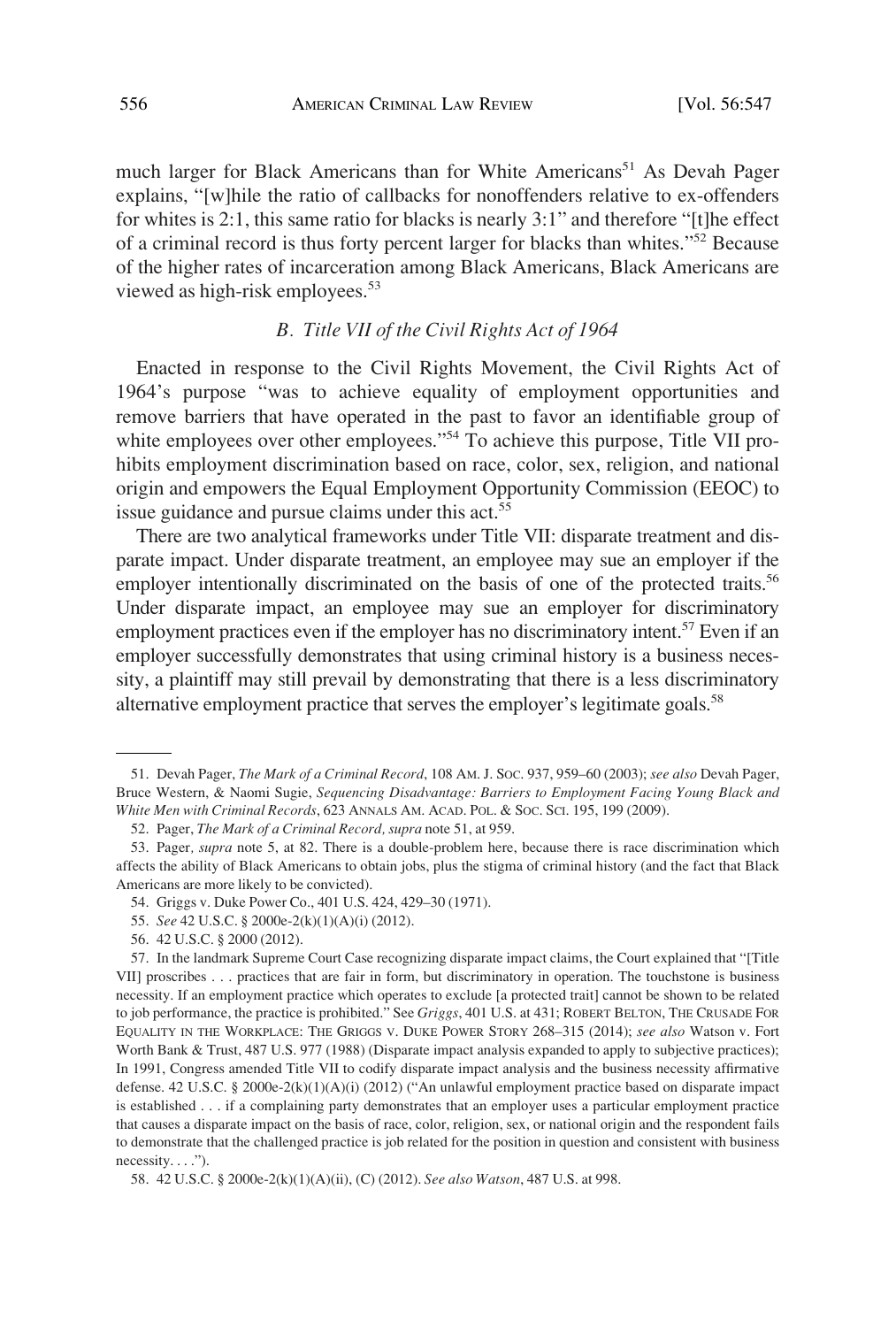## *C. EEOC's Guidance on Criminal History<sup>59</sup>*

In 2012, the EEOC updated its twenty-year old guidance on the consideration of arrest and conviction records under Title VII.<sup>60</sup> This guidance describes how a Title VII plaintiff could prevail on both the disparate treatment and disparate impact theories when employers use criminal records in employment  $decisions.<sup>61</sup>$ 

The EEOC explained how disparate treatment discrimination occurs when employers use criminal history in employment decisions to discriminate against someone based on race (Black) or national origin (Hispanic). $62$  In these cases, the plaintiff must show that that an employer rejected a Black or Hispanic applicant based on his criminal record but hired a similarly situated White applicant with a comparable criminal record.63 Because "Title VII prohibits . . . decisions infected by stereotyped thinking . . . an employer's [discriminatory act] based on racial or

61. EQUAL EMP'T OPPORTUNITY COMM'N, ENFORCEMENT GUIDANCE ON THE CONSIDERATION OF ARREST AND CONVICTION RECORDS IN EMPLOYMENT DECISIONS UNDER TITLE VII OF THE CIVIL RIGHTS ACT OF 1964 (2012), [https://www.eeoc.gov/laws/guidance/arrest\\_conviction.cfm](https://www.eeoc.gov/laws/guidance/arrest_conviction.cfm). The Guidance distinguishes between arrest and conviction records, explaining that arrest records do not establish that criminal conduct has occurred while a conviction record serves as sufficient evidence that a person engaged in criminal conduct. Under the Guidance, while employment action based on an arrest is not job related and therefore cannot be invoked under the affirmative defense of business necessity, the underlying conduct of the arrest may render someone unfit for employment. *Id*.

62. *Id*.

<sup>59.</sup> The Fifth Circuit is currently considering whether a district court erred in invalidating the Arrest and Conviction Guidance. Texas v. EEOC, No. 18-10638 (5th Cir. filed May 29, 2018).

<sup>60.</sup> EQUAL EMP'T OPPORTUNITY COMM'N, ENFORCEMENT GUIDANCE ON THE CONSIDERATION OF ARREST AND CONVICTION RECORDS IN EMPLOYMENT DECISIONS UNDER TITLE VII OF THE CIVIL RIGHTS ACT OF 1964 (2012), [https://www.eeoc.gov/laws/guidance/arrest\\_conviction.cfm](https://www.eeoc.gov/laws/guidance/arrest_conviction.cfm); see Policy Statement on the Issue of Conviction Records Under Title VII of the Civil Rights Act of 1964, U.S. EQUAL EMP'T OPPORTUNITY COMM'N (Feb. 4, 1987), [http://www.eeoc.gov/policy/docs/convict1.html;](http://www.eeoc.gov/policy/docs/convict1.html) EEOC Policy Statement on the Use of Statistics in Charges Involving the Exclusion of Individuals with Conviction Records from Employment, U.S. EQUAL EMP'T OPPORTUNITY COMM'N (July 29, 1987), [http://www.eeoc.gov/policy/docs/convict2.html;](http://www.eeoc.gov/policy/docs/convict2.html) Policy Guidance on the Consideration of Arrest Records in Employment Decisions Under Title VII, U.S. EQUAL EMP'T OPPORTUNITY COMM'N (Sept. 7, 1990), [http://www.eeoc.gov/policy/docs/ arrest\\_records.html;](http://www.eeoc.gov/policy/docs/arrest_records.html) Compliance Manual Section 15: Race & Color Discrimination, U.S. EQUAL EMP'T OPPORTUNITY COMM'N, § 15-VI.B.2 (April 19, 2006), [http://](http://www.eeoc.gov/policy/docs/race-color.pdf) [www.eeoc.gov/policy/docs/race-color.pdf;](http://www.eeoc.gov/policy/docs/race-color.pdf) see also EEOC Decision No. 72-1497 (1972) (challenging a criminal record exclusion policy based on "serious crimes"); EEOC Decision No. 74-89 (1974) (challenging a policy where a felony conviction was considered an adverse factor that would lead to disqualification); EEOC Decision No. 78-03 (1977) (challenging an exclusion policy based on felony or misdemeanor convictions involving moral turpitude or the use of drugs); EEOC Decision No. 78-35 (1978) (concluding that an employee's discharge was reasonable given his pattern of criminal behavior and the severity and recentness of his criminal conduct).

<sup>63.</sup> *Id*. (citing to Devah Pager, *The Mark of a Criminal Record*, 108 AM. J. SOC. 937, 958, Figure 6 (2003) (finding that that White applicants with the same qualifications and criminal records as Black applicants were three times more likely to be invited for interviews than the Black applicants.)); *see also* Pager et al., Sequencing Disadvantage, supra note 51, at 199 (finding that among Black and White testers with similar backgrounds and criminal records, "the negative effect of a criminal conviction is substantially larger for Blacks than Whites . . . the magnitude of the criminal record penalty suffered by Black applicants (60 percent) is roughly double the size of the penalty for whites with a record (30 percent)").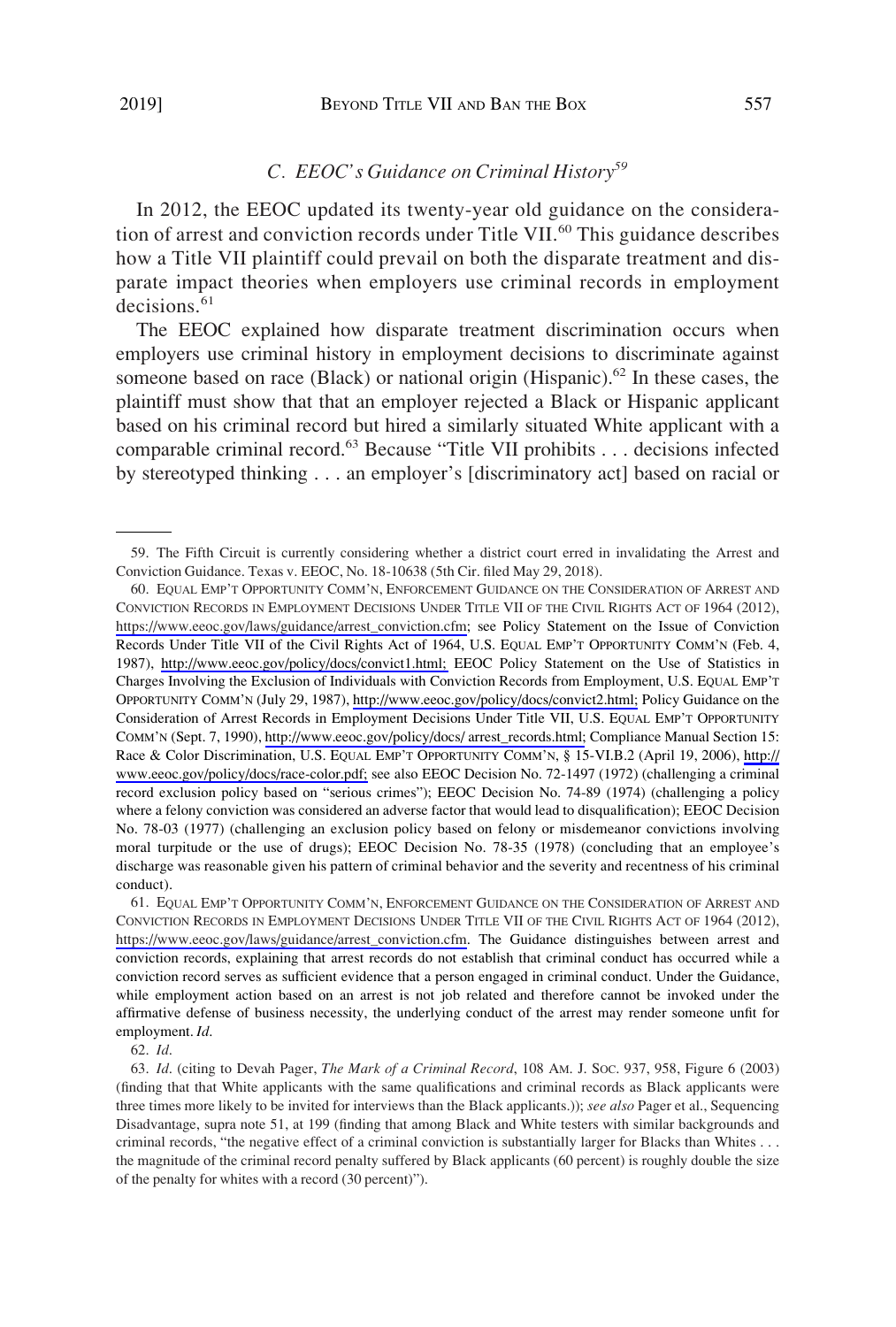ethnic stereotypes about criminality – rather than qualifications and suitability for the position– is unlawful disparate treatment that violates Title VII."64

The EEOC guidance also explains how disparate impact analyses can combat the use of criminal records in employment decisions.<sup>65</sup> Building on previous guidance and precedent on the disparate impact on Black and Hispanic Americans of criminal history questions in hiring, the EEOC found that "criminal record exclusions have a disparate impact based on race and national origin."<sup>66</sup> While criminal history is not a protected trait under Title VII, when an employer uses criminal history in employment decisions and that use disproportionately affects a Title VIIprotected trait such as race or national origin (impacting Black or Hispanic Americans), and the employer does not demonstrate that the policy or practice is job related and consistent with business necessity, the practice is prohibited under the disparate impact theory of Title VII.<sup>67</sup>

The EEOC lists two ways in which employers could claim the affirmative defense that their actions "meet the job related and consistent with business necessity defense<sup>[1]"68</sup> First, the employer could claim the defense when exclusion based on criminal conduct is related to subsequent work performance or behaviors based on an individualized assessment.69 Second, the employer considers the *Green* factors: the nature of the crime, the time elapsed since the offense and/or the completion of the sentence, and the nature of the job.70 Overall, the EEOC finds that absent a federal prohibition or state restriction on employing individuals with records of certain criminal conduct, per se restrictions on employing persons with criminal history is a violation of Title VII.71

# *D. Mixed Success in Title VII Cases Aimed at Discrimination Involving Ex-Offenders*

Under the framework described in the EEOC's guidance, Title VII cases related to criminal convictions and arrests provide mixed results.72 Courts agree that arrest

<sup>64.</sup> EQUAL EMP'T OPPORTUNITY COMM'N, ENFORCEMENT GUIDANCE ON THE CONSIDERATION OF ARREST AND CONVICTION RECORDS IN EMPLOYMENT DECISIONS UNDER TITLE VII OF THE CIVIL RIGHTS ACT OF 1964 (2012), [https://www.eeoc.gov/laws/guidance/arrest\\_conviction.cfm](https://www.eeoc.gov/laws/guidance/arrest_conviction.cfm).

<sup>65.</sup> *Id*.

<sup>66.</sup> *Id*.

<sup>67.</sup> *Id*.

<sup>68.</sup> *Id*. (internal quotations omitted).

<sup>69.</sup> *Id*.

<sup>70.</sup> *Id*.; *see* Green v. Mo. Pac. R.R., 549 F.2d 1158, 1160 (8th Cir. 1977) (upholding the district court's injunction prohibiting the employer from using an applicant's conviction record as an absolute bar to employment but allowing it to consider a prior criminal record as a factor in making individual hiring decisions, as long as the employer took the nature of the crime, time elapsed, and nature of the job into account).

<sup>71.</sup> EQUAL EMP'T OPPORTUNITY COMM'N, ENFORCEMENT GUIDANCE ON THE CONSIDERATION OF ARREST AND CONVICTION RECORDS IN EMPLOYMENT DECISIONS UNDER TITLE VII OF THE CIVIL RIGHTS ACT OF 1964 (2012), [https://www.eeoc.gov/laws/guidance/arrest\\_conviction.cfm](https://www.eeoc.gov/laws/guidance/arrest_conviction.cfm).

<sup>72.</sup> While the EEOC guidance was reissued in 2012, plaintiffs have brought cases under the general theories articulated in the guidance since the 1970s. *See, e.g*., Kevin McGowan, *Dollar General Can't Shake Bias Suit*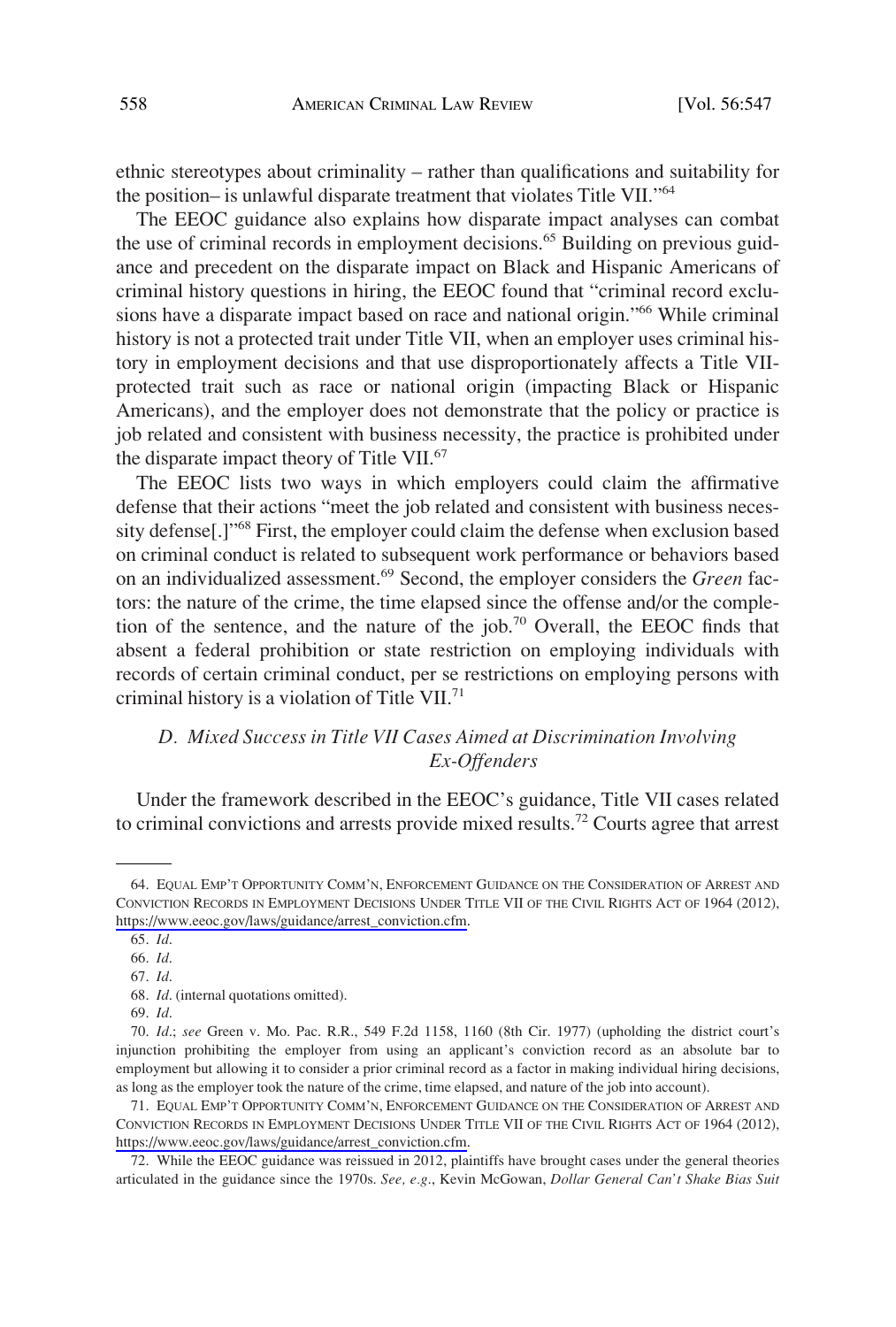and conviction histories cannot be an absolute bar to employment.<sup>73</sup> However, disparate impact and failure to hire cases are difficult to prove, which leads to many cases being dismissed.74 Despite the mixed results, the EEOC and prominent plaintiff's firms have successfully settled claims against companies using criminal history screening in employment decisions.75 Some argue that the focus on disparate impact is misplaced in light of the difficulties in proving its theoretical claim, arguing instead that plaintiffs should focus on bringing disparate treatment claims.<sup>76</sup>

74. *See* Rogers v. Pearland Indep.Sch. Dist., 827 F.3d 403, 407 (5th Cir. 2016) (finding plaintiff failed to establish disparate impact claim because no evidence of policy barring convicts from consideration of employment and plaintiff failed to state a claim of disparate treatment because other man hired with a criminal history was not a similarly situated comparator treated more favorably than the plaintiff under nearly identical circumstances)(quotations omitted); EEOC v. Freeman, 778 F.3d 463, 467–68 (4th Cir. 2015) (finding district court did not abuse discretion in finding EEOC's expert as unreliable, therefore granting summary judgment to employer); El v. SEPTA, 479 F.3d 232, 248 (3rd Cir. 2007) (finding summary judgment for employer when plaintiff failed to refute employer's business necessity).

75. Patrick Dorrian, *Census Bureau's \$15M Hiring Bias Settlement OK'd*, BNA's Labor & Emp't (BNA) (Sept. 23, 2016) (reporting that plaintiff's firm Outten & Golden LLP brought and settled a claim against the Census Bureau for discriminating against Black and Hispanic job seekers because of flawed criminal history screening procedures); Patrick Dorrian, *Macy's Hit With EEOC Charge Over Criminal-History Screening*, BNA's Emp't Discrimination Report (BNA) (May 24, 2017) (explaining how plaintiff's firm Outten & Golden LLP brought suit against Macy's for screening job applicants based on their criminal history); Kevin McGowan, *Dollar General Can't Shake Bias Suit Over Background Checks*, BNA's Emp't Discrimination Report (BNA) (Apr. 19, 2017) (describing how the EEOC brought suit against company that operates Dollar General for policy of denying employment to individuals with criminal histories); Press Release, EEOC, BMW to Pay \$1.6 Million and Offer Jobs to Settle Federal Race Discrimination Lawsuit (Sep. 8, 2015), [https://www.eeoc.gov/eeoc/](https://www.eeoc.gov/eeoc/newsroom/release/9-8-15.cfm) [newsroom/release/9-8-15.cfm](https://www.eeoc.gov/eeoc/newsroom/release/9-8-15.cfm) (detailing how the EEOC brought and settled a race discrimination suit against BMW for failing to rehire anyone with a criminal record); Press Release, EEOC, Franke Foodservice Systems Settles EEOC Race Discrimination Lawsuit (Mar. 26, 2009) [https://www.eeoc.gov/eeoc/newsroom/release/](https://www.eeoc.gov/eeoc/newsroom/release/archive/3-26-09c.html)  [archive/3-26-09c.html](https://www.eeoc.gov/eeoc/newsroom/release/archive/3-26-09c.html) (describing how the EEOC brought and settled a claim against Franke, Inc., for failing to hire a Black applicant with a felony conviction even though the company previously hired a White applicant with a felony conviction); Press Release, EEOC, J.B. Hunt Agrees to Settle EEOC Race Discrimination Case Regarding Criminal Conviction Records (Jun. 28, 2013), [https://www.eeoc.gov/eeoc/newsroom/release/6-28-](https://www.eeoc.gov/eeoc/newsroom/release/6-28-13c.cfm) [13c.cfm](https://www.eeoc.gov/eeoc/newsroom/release/6-28-13c.cfm) (reporting that the EEOC brought and settled a race discrimination charge against J.B. Hunt for failing to hire a Black job candidate based on a criminal record); Press Release, EEOC, Pepsi to Pay \$3.13 Million and Made Major Policy Changes to Resolve EEOC Finding of Nationwide Hiring Discrimination Against African Americans (Jan 11, 2012) <https://www.eeoc.gov/eeoc/newsroom/release/1-11-12a.cfm>(explaining how the EEOC brought and settled a claim against Pepsi for policy of using arrest and conviction history as a barrier to employment).

76. Alexandra Harwin, *Title VII Challenges to Employment Discrimination Against Minority Men with Criminal Records*, 14 BERKELEY J. AFR.-AM. L. & POL'Y 2, 5 (2012).

Over Background Checks, BNA's Emp't Discrimination Report (BNA) (Apr. 19, 2017) ("The EEOC has gotten mixed results when it has sued under Title VII of the 1964 Civil Rights Act alleging bias against black, Hispanic and male workers from employers' use of criminal and credit history screens.").

<sup>73.</sup> Carter v. Gallagher, 452 F.2d 315, 326 (8th Cir. 1971) (agreeing that conviction history cannot per se constitute an absolute bar to employment); Gregory v. Litton Systems, Inc., 472 F.2d 631, 632 (9th Cir. 1972) (holding that asking for arrest history barred employment to Black applicants disproportionately as compared to White applicants and therefore finding for the plaintiff under the theory of disparate impact because defendant failed to show a reasonable business purpose for asking prospective employees about their arrest record); Green v. Missouri Pac. R. Co., 523 F.2d 1290, 1298–99 (8th Cir. 1975) (finding disparate impact on the basis of race when employer uses conviction history as an absolute bar to employment).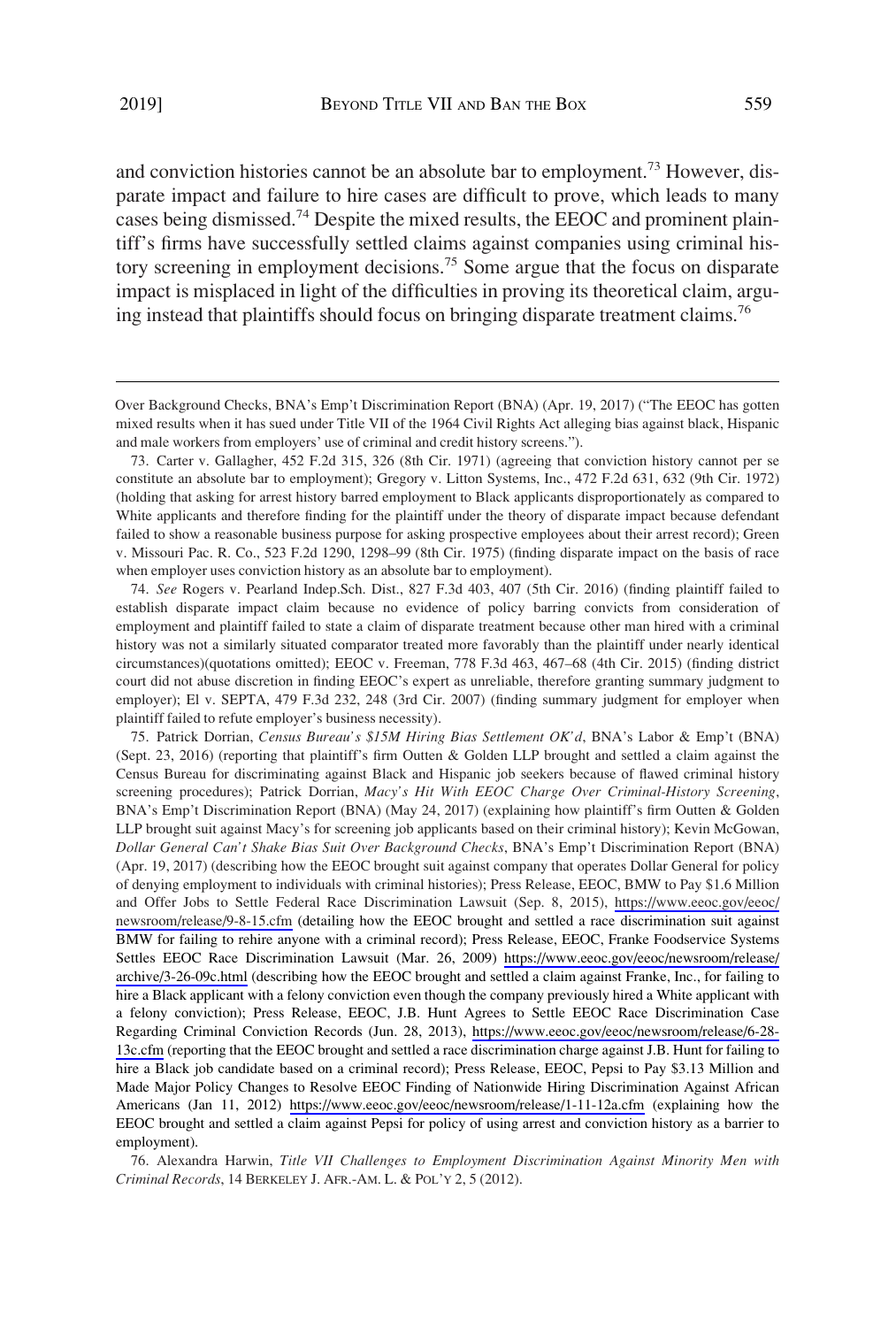While there has been mixed success in bringing Title VII claims, "soft enforcement" of the guidance successfully nudges employers' behavior to voluntarily comply with the EEOC guidance.<sup>77</sup> "Soft enforcement" generally entices employers to comply with the guidance voluntarily to avoid litigation and public relations issues. While this soft enforcement is laudable, federal legislation mandating compliance is preferable and attainable.<sup>78</sup>

## *E. Shortcomings of Title VII*

Although the federal nondiscrimination law can and should address discrimination in employment, the law attacks only one area of the prison problem that cycles ex-offenders back to prison or jail—racial discrimination in criminal justice and employment. While Title VII cannot fix the criminal justice issue, Title VII is an important tool in combating employment discrimination against Black exoffenders. Recognizing Title VII's importance, many scholars have proposed alternative approaches to strengthen Title VII cases in arrest and conviction suits.<sup>79</sup> However, Title VII is a patchwork solution to ameliorating the prison problem through employment, and more must be done.

Title VII falls short because while employment, race, and criminal justice are intrinsically linked, addressing employment discrimination against ex-offenders through race-based employment discrimination claims cannot address the wider criminal justice problem affecting all Americans. Focusing on racial discrimination to attack discrimination against ex-offenders stifles broad support for criminal justice reform.<sup>80</sup> By focusing on racial discrimination, the reformers risk criminal

*See* Press Release, The White House, Fact Sheet: White House Announces New Commitments to the Fair 77. Chance Business Pledge and Actions to Improve the Criminal Justice System (Nov. 30, 2016), [https://](https://obamawhitehouse.archives.gov/the-press-office/2016/11/30/fact-sheet-white-house-announces-new-commitments-fair-chance-business) [obamawhitehouse.archives.gov/the-press-office/2016/11/30/fact-sheet-white-house-announces-new-commitments](https://obamawhitehouse.archives.gov/the-press-office/2016/11/30/fact-sheet-white-house-announces-new-commitments-fair-chance-business)[fair-chance-business](https://obamawhitehouse.archives.gov/the-press-office/2016/11/30/fact-sheet-white-house-announces-new-commitments-fair-chance-business); Press Release, The White House, Fact Sheet: White House Launches the Fair Chance Business Pledge (Apr. 11, 2016), [https://obamawhitehouse.archives.gov/the-press-office/2016/04/11/fact-sheet](https://obamawhitehouse.archives.gov/the-press-office/2016/04/11/fact-sheet-white-house-launches-fair-chance-business-pledge)[white-house-launches-fair-chance-business-pledge.](https://obamawhitehouse.archives.gov/the-press-office/2016/04/11/fact-sheet-white-house-launches-fair-chance-business-pledge)

<sup>78.</sup> *See infra* Part IV.

<sup>79.</sup> *See* Andrew Elmore, *Civil Disabilities in an Era of Diminishing Privacy: A Disability Approach for the Use of Criminal Records in Hiring*, 64 DEPAUL L. REV. 991, 997 (2015) (proposing "a disability framework that would restrict employer access to long-ago and minor convictions that do not predict future behavior by sealing or expunging these records, while permitting employers to review the criminal records of conditional employees that may predict future behavior, and to reject those conditional employees who present a genuine risk that cannot be accommodated"); Nina Kucharczyk, *Thinking Outside the Box: Reforming Employment Discrimination Doctrine to Combat the Negative Consequences of Ban-the-Box Legislation*, 85 FORDHAM L. REV. 2803, 2831, 2834 (2017) (advocating for reforming discovery to help failure to hire claims and reforming the McDonnell Douglas burden shifting framework to strengthen Title VII claims); Kimani Paul-Emile, *Beyond Title VII: Rethinking Race, Ex-Offender Status, and Employment Discrimination in the Information Age*, 100 VA. L. REV. 893, 901 (2014) (suggesting the adoption of a Health Law Framework which is "a doctrinal scheme that regulates the flow of information that may form the basis of an adverse employment decision"); Jake Elijah Struebing, Note, *Reconsidering Disparate Impact Under Title VII: Business Necessity as Risk Management*, 34 YALE L. & POL'Y REV. 499 (arguing that courts should expand upon the Third Circuit's notion of risk management as an analysis of business necessity, therefore requiring a sharper rationale to invoke the affirmative defense).

<sup>80.</sup> In Part IV, I argue that to garner Republican support, federal legislation should focus on employment of ex-offenders as a whole and link the benefits of such reform to core conservative principles.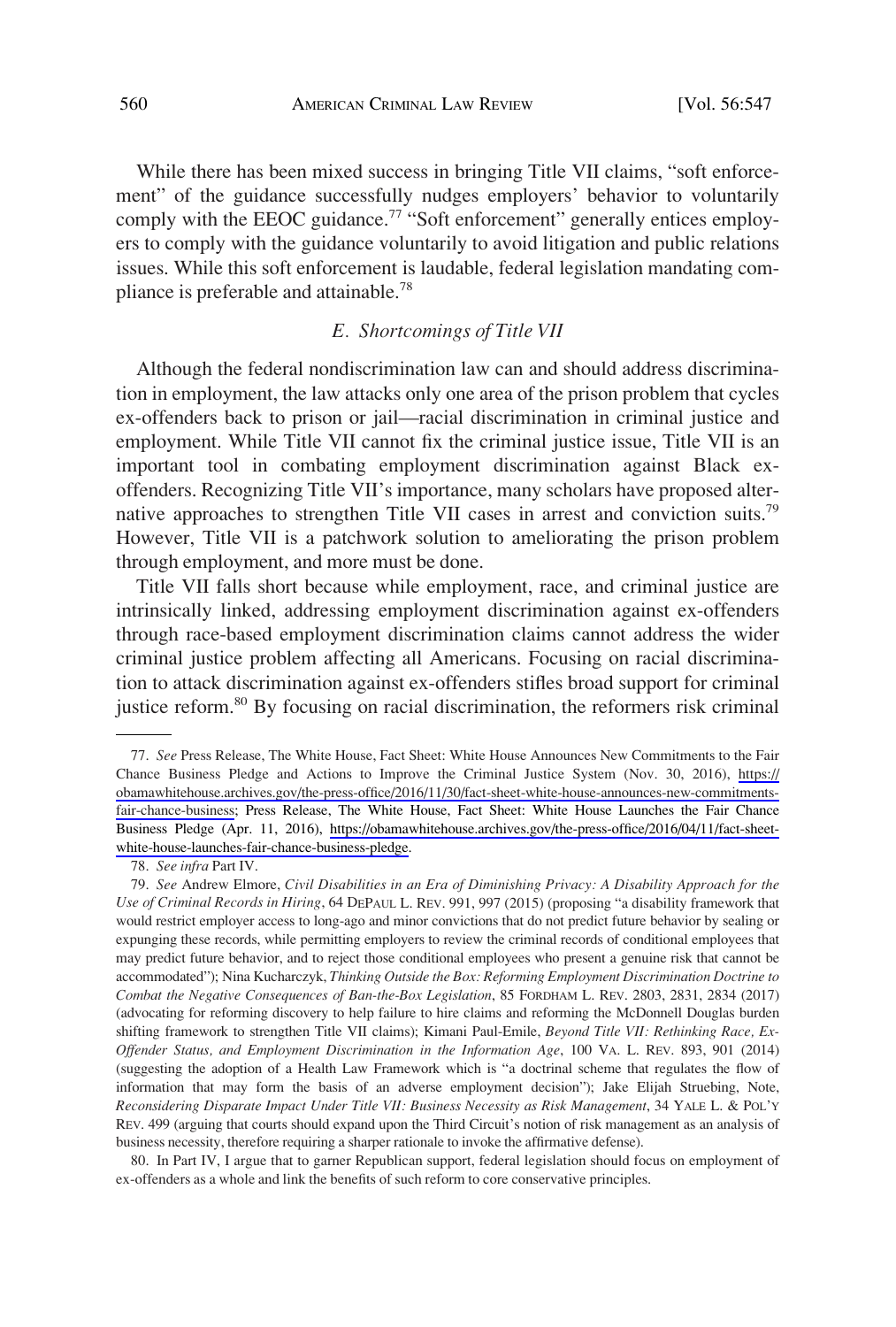justice reform being perceived as a strictly "minority issue," rather than one that impacts a diverse population from an array of backgrounds. Furthermore, using Title VII to stop discrimination against ex-offenders ties criminality to race and thus reinforces stereotypes of criminality and deepens antipathy toward providing protection to ex-offenders.<sup>81</sup> By focusing on broader criminal justice reform, this reform movement could benefit from support of a variety of Americans, not just racial minorities or those sympathetic to issues facing minority populations. The federal government should therefore supplement Title VII to adequately address the issue of criminal history discrimination.<sup>82</sup>

## III. STATE AND LOCAL APPROACHES TO EMPLOYING EX-OFFENDERS: BAN THE BOX **POLICIES**

To address the issue of employment discrimination against ex-offenders, many state and local governments use Ban the Box policies to delay when an employer can ask questions about criminal history and conduct background checks. This section describes the variety in Ban the Box policies and details the issues with relying solely on Ban the Box initiatives. Ban the Box legislation and executive actions in states are vital tools of criminal justice reform because most criminal justice is performed through states.<sup>83</sup> While Ban the Box policies are helpful, these policies are not uniform and fall short of addressing the pervasive issues involving criminal history. Therefore, these policies must be coupled with federal initiatives to get exoffenders into the workplace.

## *A. Ban the Box Generally*

To improve the employment outcomes of ex-offenders, the grassroots civil rights organization *All of Us or None* started campaigning for fair chance hiring or Ban the Box policies.<sup>84</sup> In the initial job application, asking an applicant to check a box indicating whether he has been arrested or convicted of a crime created barriers to employment by allowing employers to screen out ex-offenders and serve as a deterrent to ex-offenders applying for the job.<sup>85</sup> Ban the Box policies do not prevent employers from conducting criminal background checks. These policies delay the criminal background history inquiry until later in the hiring process, thereby allowing ex-offenders the opportunity to explain the circumstances of their

<sup>81.</sup> Sandra J. Mullings, *Employment of Ex-Offenders: The Time Has Come for A True Antidiscrimination Statute*, 64 SYRACUSE L. REV. 261, 281 (2014).

<sup>82.</sup> Part IV details the proposed federal legislative solution and a roadmap for passing the comprehensive reform.

<sup>83.</sup> Justin George, *Can Bipartisan Criminal-Justice Reform Survive in the Trump Era?*, THE NEW YORKER, June 6, 2017, [https://www.newyorker.com/news/news-desk/can-bipartisan-criminal-justice-reform-survive-in](https://www.newyorker.com/news/news-desk/can-bipartisan-criminal-justice-reform-survive-in-the-trump-era)[the-trump-era](https://www.newyorker.com/news/news-desk/can-bipartisan-criminal-justice-reform-survive-in-the-trump-era) (noting that federal inmates make up only 9% of prisoners).

<sup>84.</sup> Terry-Ann Craigie, *Ban the Box, Convictions, and Public Sector Employment* 2 (Jan. 27, 2017), [http://dx.](http://dx.doi.org/10.2139/ssrn.2906893) [doi.org/10.2139/ssrn.2906893.](http://dx.doi.org/10.2139/ssrn.2906893)

<sup>85.</sup> *Id*.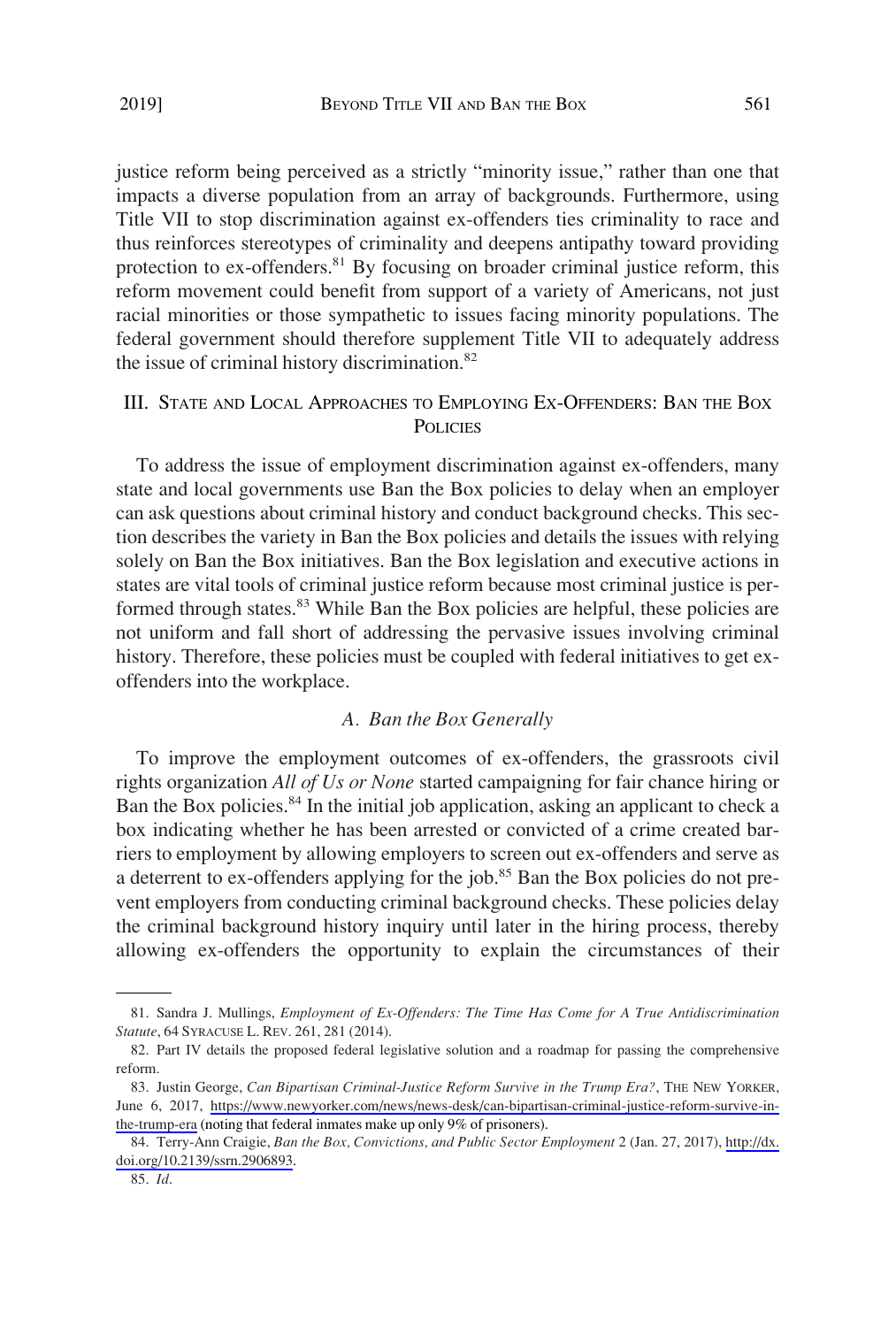criminal history and isolating the reason the candidate is not selected.<sup>86</sup> Thus far, thirty-three states and 150 localities have adopted a Ban the Box policy, including nine states that have Ban the Box policies that apply to private employers.<sup>87</sup> Ban the Box policies diverge in six areas: (1) what type of employers are covered under the law; (2) at what point an employer may conduct a background check; (3) what type of information can be considered when evaluating a background check; (4) which factors an employer may use when making employment decisions; (5) disclosure obligations to an employee; and (6) enforcement provisions.<sup>88</sup>

### *B. Issues with Ban the Box*

Ban the Box policies have produced generally positive results. Studies show that Ban the Box policies increase the employment rate of convicted individuals in the public sector by nearly five percent.<sup>89</sup> However, many criticize Ban the Box policies because they differ from jurisdiction to jurisdiction and leave a patchwork of laws for employers to follow.<sup>90</sup> Scholars also argue that these policies have an inverse impact on racial minorities. By eliminating the box or asking about criminal history later in the hiring process, employers rely on proxies for criminal history such as race and age.<sup>91</sup> The end result is more racial profiling in hiring.<sup>92</sup> While racism in hiring is a problem, the policy response to this issue is not to reverse Ban the Box policies, but rather to work to eliminate the bias against convicts and young Black men and to bring Title VII claims to combat racism.<sup>93</sup>

92. Gubernick, *supra* note 91, at 1156.

Anastasia Christman & Michelle Natividad Rodriguez, *Research Supports Fair-Chance Policies*, 93. NATIONAL EMPLOYMENT LAW PROJECT (Aug. 2016), [http://www.nelp.org/content/uploads/Fair-Chance-Ban](http://www.nelp.org/content/uploads/Fair-Chance-Ban-the-Box-Research.pdf)[the-Box-Research.pdf](http://www.nelp.org/content/uploads/Fair-Chance-Ban-the-Box-Research.pdf); *see also* Nina Kucharczyk, *Thinking Outside the Box: Reforming Employment Discrimination Doctrine to Combat the Negative Consequences of Ban-the-Box Legislation*, 85 FORDHAM L. REV. 2803, 2831 (2017).

<sup>86.</sup> *Id*.

Beth Avery & Phil Hernandez, *Ban the Box: U.S. Cities, Counties, and States Adopt Fair Hiring Policies*, 87. NATIONAL EMPLOYMENT LAW PROJECT (Sep. 2018), [https://s27147.pcdn.co/wp-content/uploads/Ban-the-Box-](https://s27147.pcdn.co/wp-content/uploads/Ban-the-Box-Fair-Chance-State-and-Local-Guide-September.pdf)[Fair-Chance-State-and-Local-Guide-September.pdf](https://s27147.pcdn.co/wp-content/uploads/Ban-the-Box-Fair-Chance-State-and-Local-Guide-September.pdf); /NAACP Criminal Justice Dep't, *Fair Chance Hiring Factsheet: At the Intersection of Race, the Criminal Justice System, and Employment Criminal Justice*, NAACP (Apr. 2017),<http://www.naacp.org/wp-content/uploads/2017/06/FCH-Fact-sheet-rev.-5-5-17.pdf>.

<sup>88.</sup> Christina O'Connell, *Ban the Box: A Call to the Federal Government to Recognize a New Form of Employment Discrimination*, 83 FORDHAM L. REV. 2801, 2819–20 (2015).

<sup>89.</sup> CRAIGIE, *supra* note 84, at 21.

<sup>90.</sup> *See* O'Connell, *supra* note 88, at 2819–20.

<sup>91.</sup> Lucy Gubernick, *Erasing the Mark of Cain: An Empirical Analysis of the Effect of Ban-the-Box Legislation on the Employment Outcomes of People of Color with Criminal Records*, 44 FORDHAM URB. L.J. 1153, 1157 (2017); Amanda Agan & Sonja Starr, *Ban the Box, Criminal Records, and Statistical Discrimination: A Field Experiment* (June 14, 2016), UNIV. OF MICH. LAW & ECONOMICS RESEARCH PAPER SERIES, PAPER NO. 16-012, 34–38, <https://ssrn.com/abstract=2795795> (finding that Black Americans are more likely to be discriminated against when there is no Ban the Box policy); Jennifer L. Doleac & Benjamin Hansen, *Does 'Ban the Box' Help or Hurt Low-Skilled Workers? Statistical Discrimination and Employment Outcomes When Criminal Histories Are Hidden* (Jan. 1, 2017), <https://ssrn.com/abstract=2812811>(researching discrimination against Hispanic and Black men when criminal history is hidden).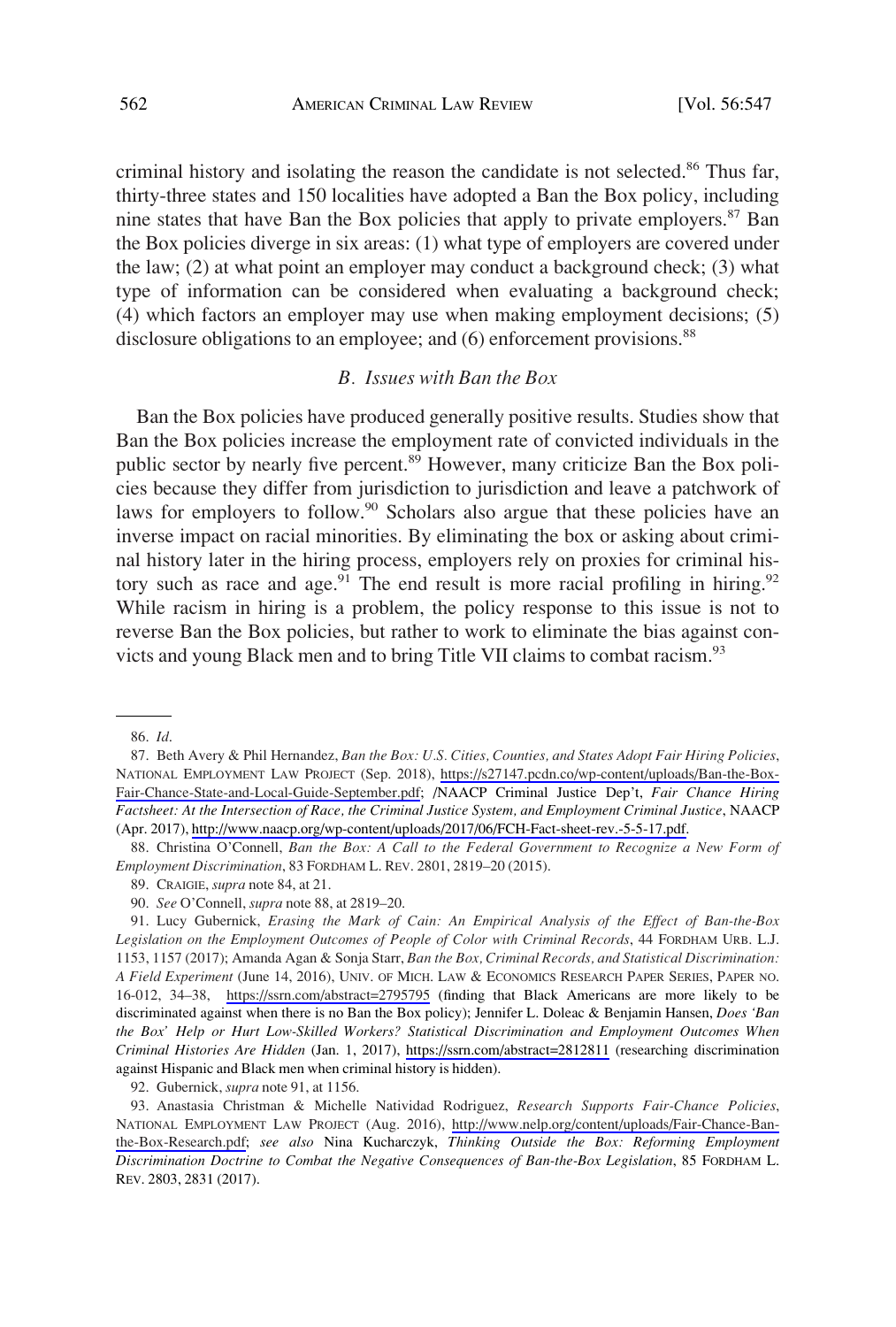Finally, Ban the Box policies are procedurally deficient for reasons which are equally applicable to Title VII. First, Ban the Box litigation does not guarantee an ex-offender a job; relief comes in the form of compensation if an ex-offender prevails in his suit.<sup>94</sup> Second, many ex-offenders do not think that the time and energy put into litigation is worthwhile, as their number one priority is finding and keeping a job to earn a living.<sup>95</sup> Lastly, employers skirt Ban the Box by employing procedural barriers as workarounds.<sup>96</sup> These barriers include limiting the amount of time given to a candidate to provide a criminal record when asked, or refusing to hire a candidate because he failed to accurately state his criminal record when asked in confusing or misdirected ways.

# IV. BEYOND TITLE VII AND BAN THE BOX: THE NEED FOR PROPOSED FEDERAL **LEGISLATION**

While Title VII and Ban the Box policies are useful tools in combating the issues of employment discrimination against ex-offenders, these policies only remedy the consequences of discrimination, rather than attacking the root cause of the issue. By addressing racial disparities in employment, Title VII works to attack the racial inequalities that result from mass incarceration. Title VII, however, is an illfitting workaround that addresses one of the symptoms of America's prison problem in a narrow fashion. Moreover, it is difficult to prove failure to hire claims under Title VII. Ban the Box policies similarly work to address the initial barrier to employment, but not the root cause of the issue. By pushing questions about criminal history towards the end of the application process, ex-offenders have a better chance of making it past the initial screen but still face the stigma of having a criminal history and the racial stereotyping that occurs throughout the process. Finally, neither Title VII nor Ban the Box legislation fixes the issues surrounding criminal history reporting errors.

Eliminating employment discrimination based on criminal history is best achieved through comprehensive federal criminal justice reform.<sup>97</sup> An approach that addresses both criminal histories and their deficiencies through expanding expungement and reforming criminal history reporting systems would allow exoffenders to re-join society without the stigma of their offenses. Reform should

*See* O'Connell, *supra* note 88, at 2819–20. *See generally* OHR Guidance No. 16-02, "Ban the Box": Fair 94. Criminal Record Screening Act (2016), [https://ohr.dc.gov/sites/default/files/dc/sites/ohr/publication/attachments/](https://ohr.dc.gov/sites/default/files/dc/sites/ohr/publication/attachments/OHRGuidance16-02_FCRSA_FINAL.pdf)  [OHRGuidance16-02\\_FCRSA\\_FINAL.pdf.](https://ohr.dc.gov/sites/default/files/dc/sites/ohr/publication/attachments/OHRGuidance16-02_FCRSA_FINAL.pdf)

<sup>95.</sup> *See* Panel, Beyond the Sentence, Georgetown Univ. Law. Ctr. (Nov. 15, 2017) (A woman speaking on personal experience as an ex-offender and current policy advisor for DOJ and volunteer with BOP).

<sup>96.</sup> This is a little researched topic that has yet to be widely litigated. Telephone Interview with P. David Lopez, Co-Dean, Professor of Law and Professor Alfred Solcum Scholar, Former General Counsel of the EEOC (Sept. 17, 2018).

<sup>97.</sup> *See, e.g*., Joshua Kaiser, *Revealing the Hidden Sentence: How to Add Transparency, Legitimacy, and Purpose to "Collateral" Punishment Policy*, 10 HARV. L. & POL'Y REV. 123 (2016); Eisha Jain, *Prosecuting Collateral Consequences*, 104 GEO. L.J. 1197 (2016); Michael Pinard, *Criminal Records, Race and Redemption*, 16 N.Y.U. J. LEGIS. & PUB. POL'Y 963 (2013).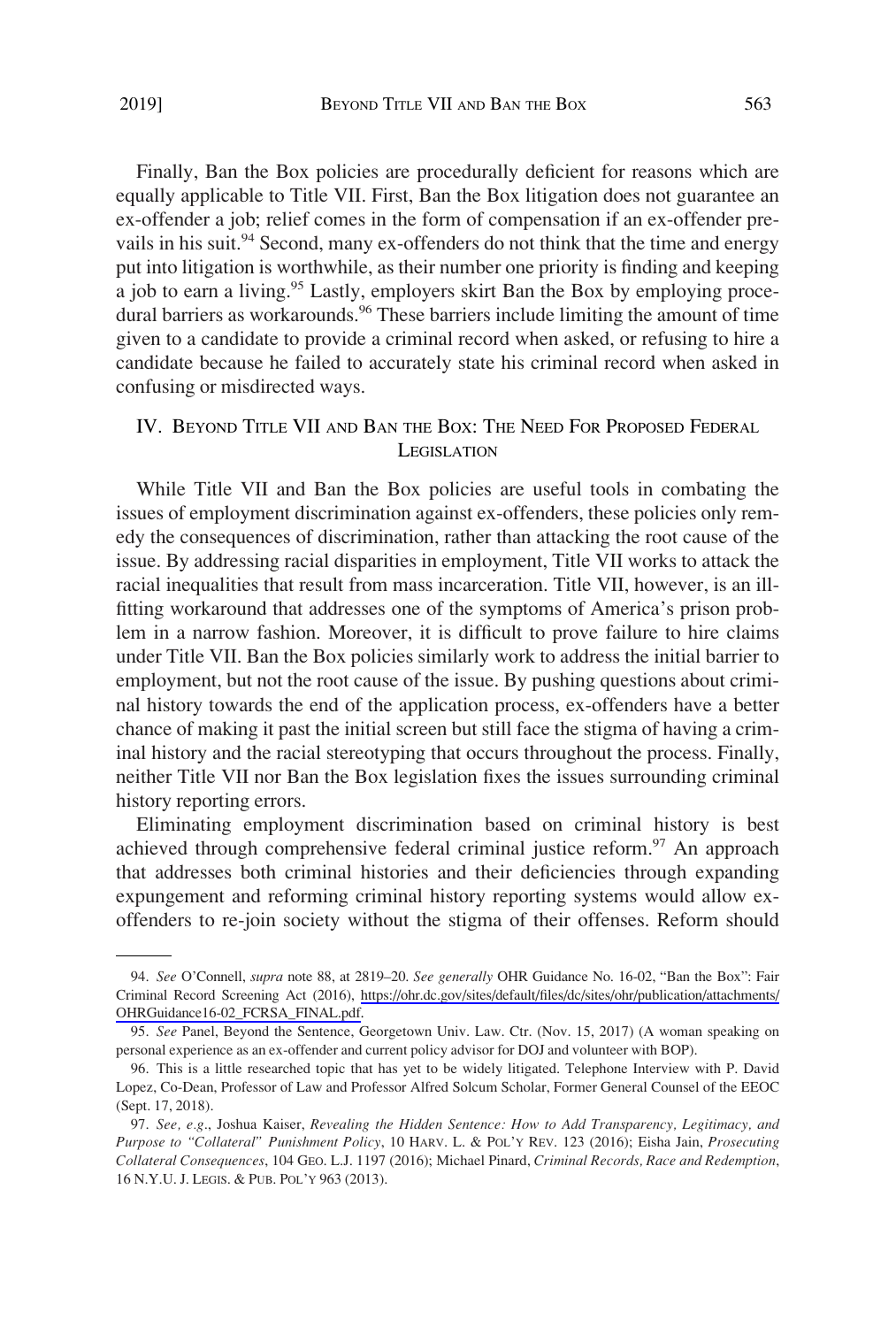also focus on immediately employing ex-offenders and should include a federal Ban the Box law to allow ex-offenders a fair chance to apply for jobs without their criminal histories clouding their applications early in the process. Currently, two bi-partisan bills in Congress would make this reform a reality.

# *A. The REDEEM Act and The Fair Chance Act<sup>98</sup>*

Based on the "clean slate" reforms, The Record Expungement Designed to Enhance Employment Act (REDEEM Act) expands the rights of juveniles and adults to seal and expunge their federal records.<sup>99</sup> The bill also requires the FBI to adopt protections ensuring the accuracy of criminal history records.<sup>100</sup> In the  $115<sup>th</sup>$ Congress, the bi-partisan bill was co-sponsored by one Republican and one Democratic Senator and eight Democrats in the House.<sup>101</sup> This act would adequately address the issues with criminal histories and provide a clean slate for some ex-offenders, enabling them to find employment.

Modeled on Ban the Box legislation, the Fair Chance to Compete for Jobs Act of 2017 (Fair Chance Act) prohibits the federal government and federal contractors from asking about criminal history before providing a conditional offer of employment.<sup>102</sup> This bill also enjoyed bi-partisan support as it was co-sponsored by eighteen Democrats and one Republican in the House, and five Democrats and three Republicans in the Senate.<sup>103</sup> This bill would provide ex-offenders the chance to compete for jobs without the stigma of their offense and ensure that their offense is only used as a barrier when there is a legitimate business necessity.

Although Congress should go beyond the Fair Chance Act and apply this federal Ban the Box policy to private employers, these bills are a good first step. Passing this policy signals to the business community that Ban the Box is an appropriate mechanism in the hiring process. The message would be clear: if it is good enough for the federal government, it should be good enough for the private business community. While voluntary compliance is already significant, these bills could broaden the support for voluntary compliance.<sup>104</sup> Furthermore, states should

<sup>98.</sup> While these acts were introduced in the 115<sup>th</sup> Congress but ultimately failed, based on momentum from the First Step Act of 2018, many expect the bills like the REDEEM Act and Fair Chance Act to be reintroduced in subsequent legislative sessions. *See* Ames Grawert & Tim Lau, *How the FIRST-STEP Act Became Law — and What Happens Next*, BRENNAN CENTER FOR JUSTICE, Jan. 4, 2019, [https://www.brennancenter.org/blog/how](https://www.brennancenter.org/blog/how-first-step-act-became-law-and-what-happens-next)[first-step-act-became-law-and-what-happens-next.](https://www.brennancenter.org/blog/how-first-step-act-became-law-and-what-happens-next)

<sup>99.</sup> *See* Record Expungement Designed to Enhance Employment Act of 2017 (REDEEM Act), S. 827, 115th Cong. (2017); Record Expungement Designed to Enhance Employment Act of 2017 (REDEEM Act), H.R. 1906, 115th Cong. (2017). Under these acts, nonviolent, non-sex crimes would be eligible to be sealed and expunged.

<sup>100.</sup> S. 827; H.R.1906.

<sup>101.</sup> S. 827; H.R.1906.

<sup>102.</sup> Fair Chance to Compete for Jobs Act of 2017, S. 842, 115th Cong. (2017); Fair Chance Act, H.R. 1905, 115th Cong. (2017).

<sup>103.</sup> S. 842; H.R. 1905.

<sup>104.</sup> See Press Release, The White House, Fact Sheet: White House Announces New Commitments to the Fair Chance Business Pledge and Actions to Improve the Criminal Justice System (Nov. 30, 2016), [https://](https://obamawhitehouse.archives.gov/the-press-office/2016/11/30/fact-sheet-white-house-announces-new-commitments-fair-chance-business) [obamawhitehouse.archives.gov/the-press-office/2016/11/30/fact-sheet-white-house-announces-new-commitments-](https://obamawhitehouse.archives.gov/the-press-office/2016/11/30/fact-sheet-white-house-announces-new-commitments-fair-chance-business)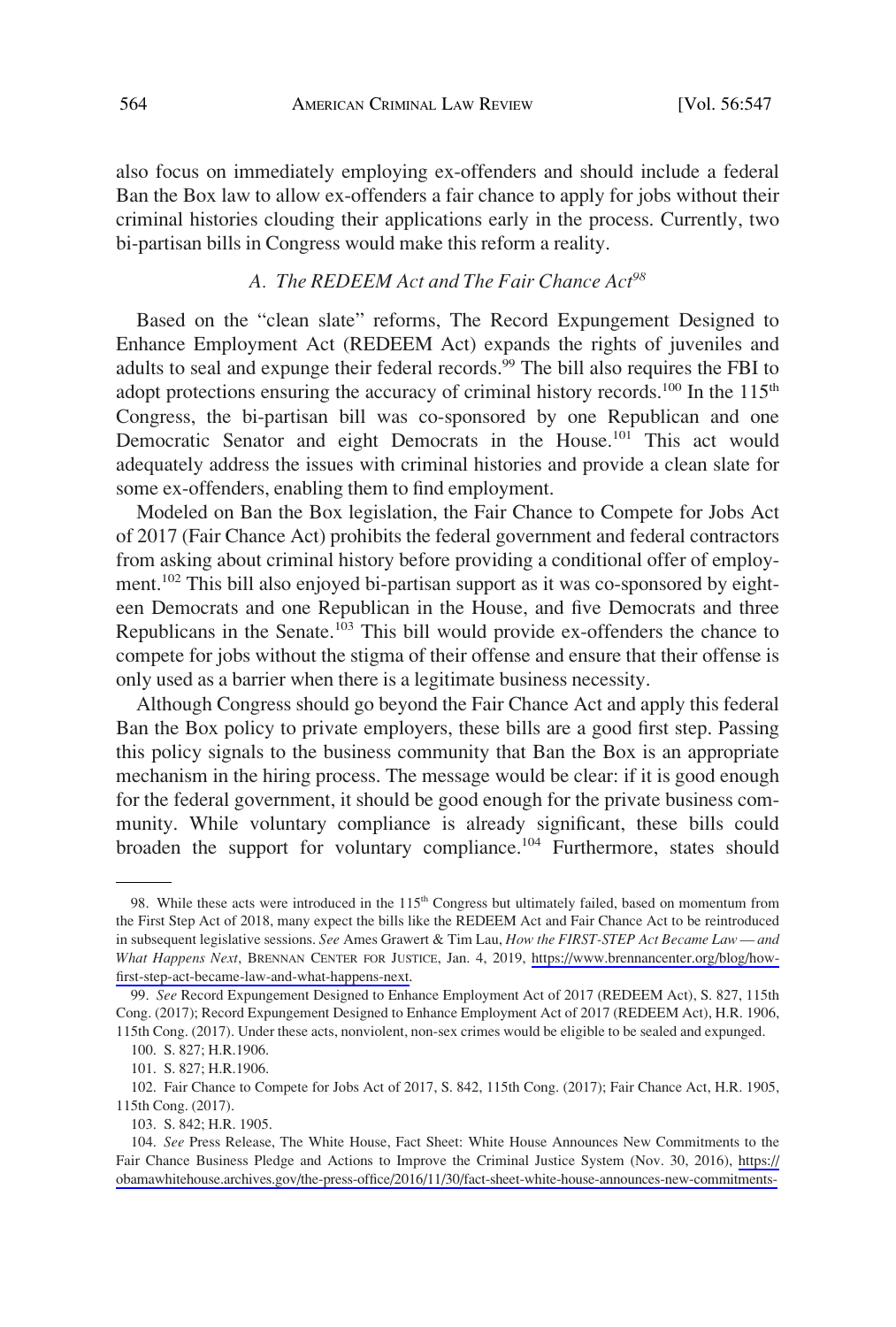continue to push for broader application of Ban the Box which will raise the floor for multi-state businesses.

#### *B. The Roadmap for Passing the REDEEM Act and the Fair Chance Act*

Learning from the recent success of the First Step Act of 2018 and stalled legislative efforts to pass reform in the past, advocates should build a bi-partisan coalition to pass these important criminal justice reforms.<sup>105</sup> Congress needs to enact this criminal justice reform as an effective, and long-lasting solution. Although the First Step Act of 2018 provided momentum for bi-partisan criminal justice reform, Congress must take the next step. Congressional action is vital based on the Trump administration's mixed messages on criminal justice reform which make executive action highly unlikely.<sup>106</sup> Although politicians on both sides of the aisle face political headwinds as no one wants to be pegged as "soft on crime," politicians can appeal to their base to pass these reforms.<sup>107</sup> Because most crimes are punished through state laws, federal criminal justice reform is aimed at typically "less menacing population[s.]"108 Therefore, politicians will not be dealing with the most extreme crimes as federal crimes are typically non-violent.<sup>109</sup> Democrats should build support among their base by focusing on liberal ideals of racial equality and criminal justice reform generally.<sup>110</sup> Republicans should support the bill by focusing on traditional Republican ideals: fiscal responsibility, small government, and Christian values. $111$ 

fair-chance-business; Press Release, The White House, Fact Sheet: White House Launches the Fair Chance Business Pledge (Apr. 11, 2016), [https://obamawhitehouse.archives.gov/the-press-office/2016/04/11/fact-sheet](https://obamawhitehouse.archives.gov/the-press-office/2016/04/11/fact-sheet-white-house-launches-fair-chance-business-pledge)[white-house-launches-fair-chance-business-pledge](https://obamawhitehouse.archives.gov/the-press-office/2016/04/11/fact-sheet-white-house-launches-fair-chance-business-pledge).

First Step Act of 2018, Pub. L. No. 115-391 (2018). *See* Nicholas Fandos, *Senate Passes Bipartisan*  105. *Criminal Justice Bill*, N.Y. TIMES, Dec. 18, 2018, [https://www.nytimes.com/2018/12/18/us/politics/senate](https://www.nytimes.com/2018/12/18/us/politics/senate-criminal-justice-bill.html)[criminal-justice-bill.html](https://www.nytimes.com/2018/12/18/us/politics/senate-criminal-justice-bill.html).; Ames Grawert & Tim Lau, *How the FIRST-STEP Act Became Law — and What Happens Next*, BRENNAN CENTER FOR JUSTICE, Jan. 4, 2019, [https://www.brennancenter.org/blog/how-first-step](https://www.brennancenter.org/blog/how-first-step-act-became-law-and-what-happens-next)[act-became-law-and-what-happens-next](https://www.brennancenter.org/blog/how-first-step-act-became-law-and-what-happens-next).

<sup>106.</sup> While executive action is a helpful tool to passing reform when the legislature is unwilling or unable, executive action is limited in scope and easily reversed. *See* Matt Ford, *Jeff Sessions Reinvigorates the Drug War*, THE ATLANTIC, May 12, 2017, [https://www.theatlantic.com/politics/archive/2017/05/sessions-sentencing](https://www.theatlantic.com/politics/archive/2017/05/sessions-sentencing-memo/526029/)[memo/526029/](https://www.theatlantic.com/politics/archive/2017/05/sessions-sentencing-memo/526029/) (describing how Trump's administration has reversed many progressive Obama-era criminal justice policies). *But see* Press Release, The White House Office of the Press Secretary, Fact Sheet: President Donald J. Trump Secures Landmark Legislation to Make Our Federal Justice System Fairer and Our Communities Safer (Dec. 21, 2018), [https://www.whitehouse.gov/briefings-statements/president-donald](https://www.whitehouse.gov/briefings-statements/president-donald-j-trump-secures-landmark-legislation-to-make-our-federal-justice-system-fairer-and-our-communities-safer/)[j-trump-secures-landmark-legislation-to-make-our-federal-justice-system-fairer-and-our-communities-safer/;](https://www.whitehouse.gov/briefings-statements/president-donald-j-trump-secures-landmark-legislation-to-make-our-federal-justice-system-fairer-and-our-communities-safer/) Gregory Korte, *Trump pushes for prison reform at White House summit. Will some reform lead to more?*, USA TODAY, May 19, 2018, [https://www.usatoday.com/story/news/politics/2018/05/18/prison-reform-trump](https://www.usatoday.com/story/news/politics/2018/05/18/prison-reform-trump-pushes-bipartisan-solution/621534002/)[pushes-bipartisan-solution/621534002/](https://www.usatoday.com/story/news/politics/2018/05/18/prison-reform-trump-pushes-bipartisan-solution/621534002/).

<sup>107.</sup> ALEXANDER, *supra* note 4, at 49–58; *see also* Newell, *supra* note 4, at 3.

<sup>108.</sup> *See* Keller, *supra* note 11.

<sup>109.</sup> *See id*.

<sup>110.</sup> George, *supra* note 83.

<sup>111.</sup> *Id*.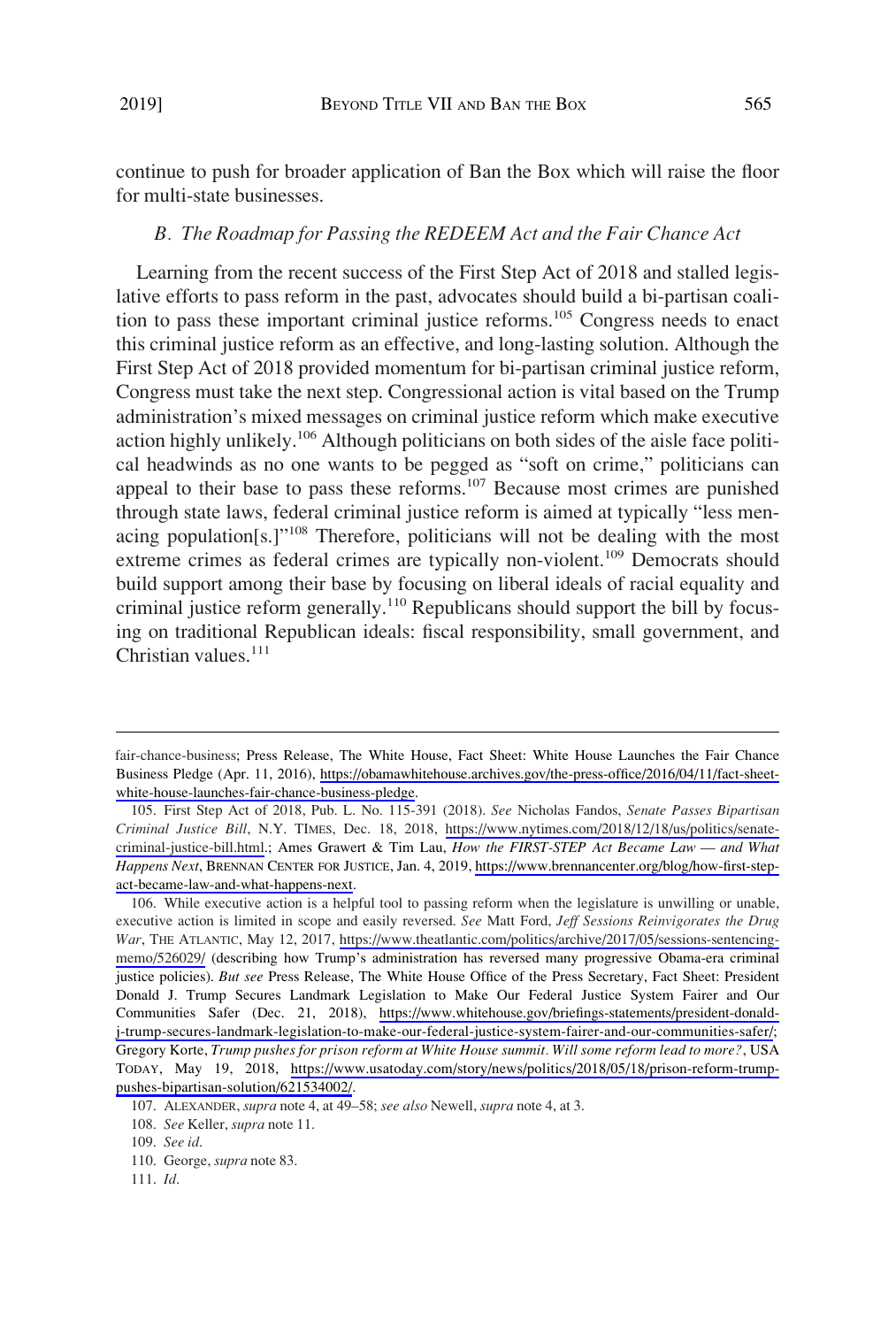Congressionally-enacted criminal justice reform would provide a uniform and stable law. Enacting a federal statute would ensure uniformity for business practices, which is increasingly important in the modern economy.<sup>112</sup> Federal legislation is also preferable to executive orders, as executive orders are limited in scope and easily reversed by the next administration.<sup>113</sup> This federal criminal justice reform should look to similar successful Ban the Box movements in the states that enacted it through legislation and/or executive action as a roadmap for enacting reform.114 States without a strong liberal identity issue Ban the Box policies through executive action.<sup>115</sup> President Obama enacted a federal Ban the Box policy through executive action and a business pledge aimed at voluntary compliance.<sup>116</sup> The Obama Administration also established a National Clean Slate Clearinghouse to provide technical assistance to local legal aid programs, public defender offices, and re-entry service providers to help with record-cleaning, expungement, and related civil legal services through a partnership with the Department of Labor and Department of Justice.<sup>117</sup> The current administration is hostile to Obama-era reforms and has reversed many Obama-era policies aimed at criminal justice reform.118 Recent criminal justice reforms stalled because of a tense, complicated debate on the role of police and race which took place in light of rhetoric surrounding the 2016 Presidential election and Trump Presidency, backlash to Black Lives Matter, and an increase in the murder rate in certain major cities.<sup>119</sup> Most recently, however, the 115<sup>th</sup> Congress enacted the First Step Act after the White House backed the bi-partisan prison reform bill.<sup>120</sup> This law provides some sentencing reform, mandates improved prison conditions, and requires federal prisons to offer

116. CONGRESSIONAL RESEARCH SERVICE, OBAMA ANNOUNCES EFFORT TO "BAN THE BOX" IN FEDERAL HIRING, CRS REPORTS & ANALYSIS, Nov. 18, 2015,<https://fas.org/sgp/crs/misc/banbox.pdf>.

117. Press Release, The White House Office of the Press Secretary, Fact Sheet: President Obama Announces New Actions to Promote Rehabilitation and Reintegration for the Formerly-Incarcerated (Nov. 2, 2015), [https://](https://obamawhitehouse.archives.gov/the-press-office/2015/11/02/fact-sheet-president-obama-announces-new-actions-promote-rehabilitation) [obamawhitehouse.archives.gov/the-press-office/2015/11/02/fact-sheet-president-obama-announces-new-actions](https://obamawhitehouse.archives.gov/the-press-office/2015/11/02/fact-sheet-president-obama-announces-new-actions-promote-rehabilitation)[promote-rehabilitation.](https://obamawhitehouse.archives.gov/the-press-office/2015/11/02/fact-sheet-president-obama-announces-new-actions-promote-rehabilitation)

118. Ford, *supra* note 106.

*See* Perry Bacon Jr., *Are Bipartisan Efforts on Criminal Justice Reform at an Impasse?*, NBC NEWS, 119. June 6, 2016, [https://www.nbcnews.com/meet-the-press/are-bipartisan-efforts-criminal-justice-reform-impasse](https://www.nbcnews.com/meet-the-press/are-bipartisan-efforts-criminal-justice-reform-impasse-n584921)[n584921;](https://www.nbcnews.com/meet-the-press/are-bipartisan-efforts-criminal-justice-reform-impasse-n584921) *See also* Richard Benjamin, *Trump's Prison-Reform Push has Divided Washington on a Rare Bipartisan Issue*, THE NEW YORKER, May 24, 2018, [https://www.newyorker.com/news/news-desk/trumps](https://www.newyorker.com/news/news-desk/trumps-prison-reform-push-has-divided-washington-on-a-rare-bipartisan-issue)[prison-reform-push-has-divided-washington-on-a-rare-bipartisan-issue](https://www.newyorker.com/news/news-desk/trumps-prison-reform-push-has-divided-washington-on-a-rare-bipartisan-issue).

120. First Step Act of 2018, Pub. L. No. 115-391 (2018); Press Release, The White House Office of the Press Secretary, Fact Sheet: President Donald J. Trump Secures Landmark Legislation to Make Our Federal Justice System Fairer and Our Communities Safer (Dec. 21, 2018), https://www.whitehouse.gov/briefings-

<sup>112.</sup> *See* O'Connell, *supra* note 88, at 2831–33.

<sup>113.</sup> See Darla Cameron, What President Obama's Executive Actions Mean for President Trump, THE WASHINGTON POST, Jan. 31, 2017,<https://www.washingtonpost.com/graphics/politics/executive-action/>.

<sup>114.</sup> Avery & Hernandez, *supra* note 87, at 18–19.

<sup>115.</sup> See id. (noting that some Republican governors enacted Ban the Box through executive action). Many "purple" states also issue Ban the Box policies through executive order; for example, Virginia enacted its Ban the Box policy through the executive order of Governor McAuliffe. Mollie Reilly, *Virginia Gov. Terry McAuliffe Signs 'Ban the Box' Order to Help Former Offenders Get Jobs*, HUFFINGTON POST, Apr. 3, 2015, [https://www.](https://www.huffingtonpost.com/2015/04/03/virginia-ban-the-box_n_7000264.html) [huffingtonpost.com/2015/04/03/virginia-ban-the-box\\_n\\_7000264.html](https://www.huffingtonpost.com/2015/04/03/virginia-ban-the-box_n_7000264.html).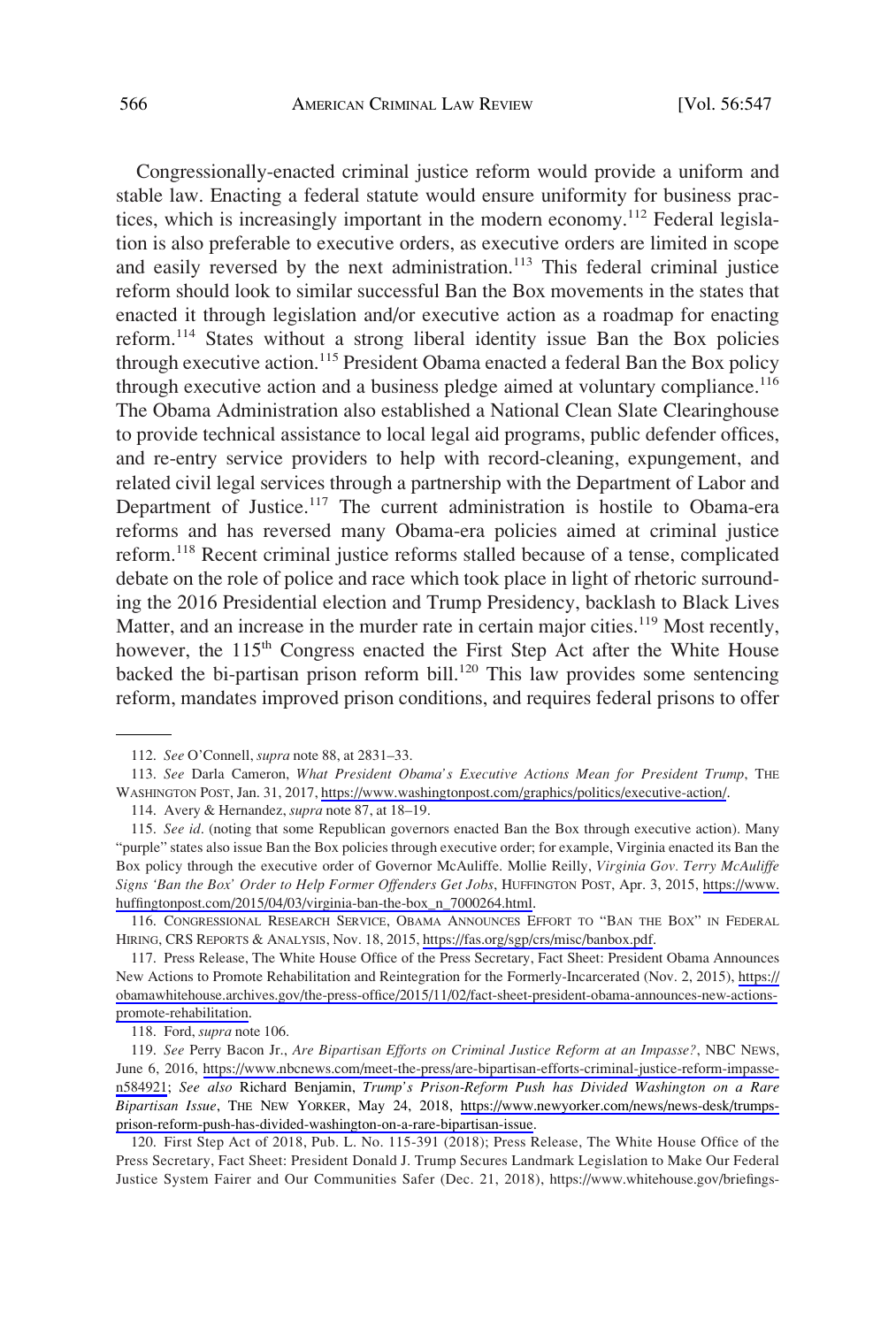programs to reduce recidivism by better preparing inmates to re-enter society through job-training programs.<sup>121</sup> The First Step Act is an important initial part of prison reform, but Congress should still pass the REDEEM ACT and Fair Chance Act to help ensure ex-offenders can secure jobs.

To pass such legislation, Democrats need to convince their base that these reforms are important next steps in overall criminal justice reform. While some liberal members of the bi-partisan coalition argue that reforms failed in 2016 because obstructionist Republicans did not want to give President Obama a win on the verge of the election, some conservatives believe that Democrats chose not to compromise since they were confident that Hillary Clinton would become President.<sup>122</sup> Since 2017, Democrats have become the party of resistance. Republicans criticize Democrats for (1) lacking a message and (2) making it difficult for conservatives to sign onto any reform by pushing a more liberal agenda instead of a moderate bipartisan movement.<sup>123</sup> Democrats should therefore focus on a strong and clear message that the REDEEM Act and Fair Chance Act provide ex-offenders from all backgrounds a fair chance to secure a job.<sup>124</sup> Democrats should build on the momentum created by the First Step Act and continue to reach across the aisle to create common-sense reforms.

Republicans should support the bill based on their commitment to a strong economy, cutting costs, and shrinking government. Underemployment of persons with criminal history has significant consequences on the economy. Gross domestic product was reduced by \$78 to \$87 billion in 2014 because ex-offenders were unable to fully participate in the labor market.<sup>125</sup> America's prison problem costs an exorbitant amount: it costs taxpayers \$80 billion a year to incarcerate America's 2.4 million prisoners.<sup>126</sup> This staggeringly high price tag does not include the costs to families affected by the loss of income, payment associated with visiting and

122. George, *supra* note 83.

[statements/president-donald-j-trump-secures-landmark-legislation-to-make-our-federal-justice-system-fairer](https://www.whitehouse.gov/briefings-statements/president-donald-j-trump-secures-landmark-legislation-to-make-our-federal-justice-system-fairer-and-our-communities-safer/)[and-our-communities-safer/](https://www.whitehouse.gov/briefings-statements/president-donald-j-trump-secures-landmark-legislation-to-make-our-federal-justice-system-fairer-and-our-communities-safer/).

<sup>121.</sup> First Step Act of 2018, Pub. L. No. 115-391 (2018); Press Release, The White House Office of the Press Secretary, Fact Sheet: President Donald J. Trump Secures Landmark Legislation to Make Our Federal Justice System Fairer and Our Communities Safer (Dec. 21, 2018), [https://www.whitehouse.gov/briefings-statements/](https://www.whitehouse.gov/briefings-statements/president-donald-j-trump-secures-landmark-legislation-to-make-our-federal-justice-system-fairer-and-our-communities-safer/) [president-donald-j-trump-secures-landmark-legislation-to-make-our-federal-justice-system-fairer-and-our](https://www.whitehouse.gov/briefings-statements/president-donald-j-trump-secures-landmark-legislation-to-make-our-federal-justice-system-fairer-and-our-communities-safer/)[communities-safer/.](https://www.whitehouse.gov/briefings-statements/president-donald-j-trump-secures-landmark-legislation-to-make-our-federal-justice-system-fairer-and-our-communities-safer/) *See* Nicholas Fandos, *Senate Passes Bipartisan Criminal Justice Bill*, N.Y. TIMES, Dec. 18, 2018, <https://www.nytimes.com/2018/12/18/us/politics/senate-criminal-justice-bill.html>.; Ames Grawert & Tim Lau, *How the FIRST-STEP Act Became Law — and What Happens Next*, BRENNAN CENTER FOR JUSTICE, Jan. 4, 2019, <https://www.brennancenter.org/blog/how-first-step-act-became-law-and-what-happens-next>.

<sup>123.</sup> *Id*.

<sup>124.</sup> Press Release, U.S. Senator Tammy Baldwin, U.S. Senator Tammy Baldwin Introduces Bipartisan, Bicameral Legislation to "Ban the Box" for Federal Hiring (Apr. 5, 2017), [https://www.baldwin.senate.gov/](https://www.baldwin.senate.gov/press-releases/fair-chance-act)  [press-releases/fair-chance-act.](https://www.baldwin.senate.gov/press-releases/fair-chance-act)

<sup>125.</sup> Anastasia Christman & Michelle Natividad Rodriguez, Research Supports Fair Chance Policies, NATIONAL EMPLOYMENT LAW PROJECT (Aug. 2016), [http://www.nelp.org/content/uploads/Fair-Chance-Ban](http://www.nelp.org/content/uploads/Fair-Chance-Ban-the-Box-Research.pdf)[the-Box-Research.pdf](http://www.nelp.org/content/uploads/Fair-Chance-Ban-the-Box-Research.pdf).

<sup>126.</sup> Alana Semuels, *What Incarceration Costs American Families*, THE ATLANTIC, Sep. 15, 2017, https:// [www.theatlantic.com/business/archive/2015/09/the-true-costs-of-mass-incarceration/405412/.](https://www.theatlantic.com/business/archive/2015/09/the-true-costs-of-mass-incarceration/405412/)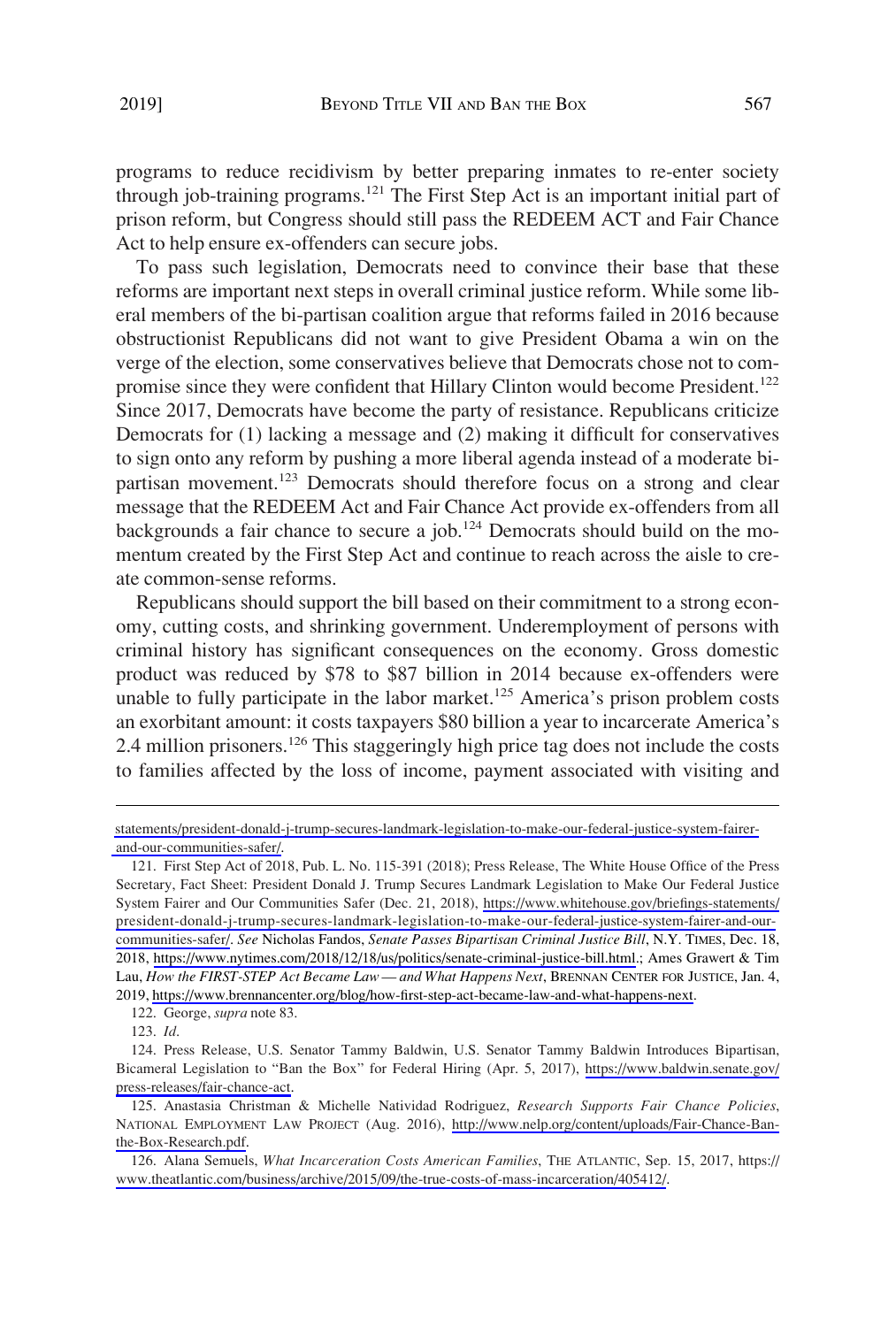calling prisoners, and legal fees related to the offense.<sup>127</sup> By cutting costs through addressing the prison problem, Republicans can cut the deficit and lower taxes— a long-standing Republican policy goal. Senator Joni Ernst (R-Iowa) echoed these sentiments by explaining that this legislation "proactively works to reduce recidivism and protect tax dollars."128 Republicans can also rally the base by appealing to libertarian and small government values.<sup>129</sup> As Senator Ron Johnson (R-Wisconsin) explained, these common-sense reforms help people get back to work, improves safety, strengthens families, and reduces government dependence.<sup>130</sup>

Republicans should also appeal to their religious base (specifically the Christian and Evangelical base) by focusing on themes of redemption and forgiveness. For example, Senator Rob Portman (R-Ohio) appealed to this group by saying that "The Fair Chance Act will help formerly incarcerated individuals live out their God-given potential."<sup>131</sup>

The First Step Act demonstrates that bi-partisan criminal justice reform is possible. The bi-partisan nature of the reform helped each party sell the act as a productive compromise in an otherwise hyper-partisan Congress.<sup>132</sup> Based on this momentum, Congress should take the next step.

# CONCLUSION: COMPREHENSIVE CRIMINAL JUSTICE REFORM VIA THE REDEEM ACT AND THE FAIR CHANCE ACT

The American criminal justice system effectively spits out millions of prisoners, and when these individuals are unable to find jobs because of their criminal history, most ex-offenders re-offend and return to prison. This vicious cycle has enormous implications for society. To end the cycle, criminal justice reform should focus on enabling ex-offenders to secure employment. Currently, advocates use Title VII and a patchwork of state and local Ban the Box policies to implement this goal. While Title VII addresses racial and national origin employment discrimination against Black and Hispanic ex-offenders, ultimately Title VII can only address this issue by attacking the consequences of racial and national origin stereotyping, as opposed to the causes. Although useful in eliminating conviction records as an initial barrier to employment, Ban the Box legislation does not address the issues

<sup>127.</sup> *Id*.

<sup>128.</sup> Press Release, U.S. Senator Tammy Baldwin, U.S. Senator Tammy Baldwin Introduces Bipartisan, Bicameral Legislation to "Ban the Box" for Federal Hiring (Apr. 5, 2017), [https://www.baldwin.senate.gov/](https://www.baldwin.senate.gov/press-releases/fair-chance-act)  [press-releases/fair-chance-act.](https://www.baldwin.senate.gov/press-releases/fair-chance-act)

*See generally* Molly Ball, *Do the Koch Brothers Really Care About Criminal-Justice Reform?*, THE 129. ATLANTIC, Mar. 3, 2015, [https://www.theatlantic.com/politics/archive/2015/03/do-the-koch-brothers-really](https://www.theatlantic.com/politics/archive/2015/03/do-the-koch-brothers-really-care-about-criminal-justice-reform/386615)[care-about-criminal-justice-reform/386615](https://www.theatlantic.com/politics/archive/2015/03/do-the-koch-brothers-really-care-about-criminal-justice-reform/386615).

<sup>130.</sup> Press Release, Baldwin, *supra* note 124.

<sup>131.</sup> *Id*.

*See generally* John Wagner, *Trump Signs Bipartisan Criminal Justice Bill Amid Partisan Rancor Over*  132. *Stopgap Spending Measure*, WASH. PO., Dec. 21, 2018, [https://www.washingtonpost.com/politics/trump-to](https://www.washingtonpost.com/politics/trump-to-sign-bipartisan-criminal-justice-bill-amid-partisan-rancor-over-stopgap-spending-measure/2018/12/21/234f9ffc-0510-11e9-b5df-5d3874f1ac36_story.html?noredirect=on&utm_term=.bf8d6598b971)[sign-bipartisan-criminal-justice-bill-amid-partisan-rancor-over-stopgap-spending-measure/2018/12/21/234f9ffc-](https://www.washingtonpost.com/politics/trump-to-sign-bipartisan-criminal-justice-bill-amid-partisan-rancor-over-stopgap-spending-measure/2018/12/21/234f9ffc-0510-11e9-b5df-5d3874f1ac36_story.html?noredirect=on&utm_term=.bf8d6598b971)[0510-11e9-b5df-5d3874f1ac36\\_story.html?noredirect=on&utm\\_term=.bf8d6598b971](https://www.washingtonpost.com/politics/trump-to-sign-bipartisan-criminal-justice-bill-amid-partisan-rancor-over-stopgap-spending-measure/2018/12/21/234f9ffc-0510-11e9-b5df-5d3874f1ac36_story.html?noredirect=on&utm_term=.bf8d6598b971).